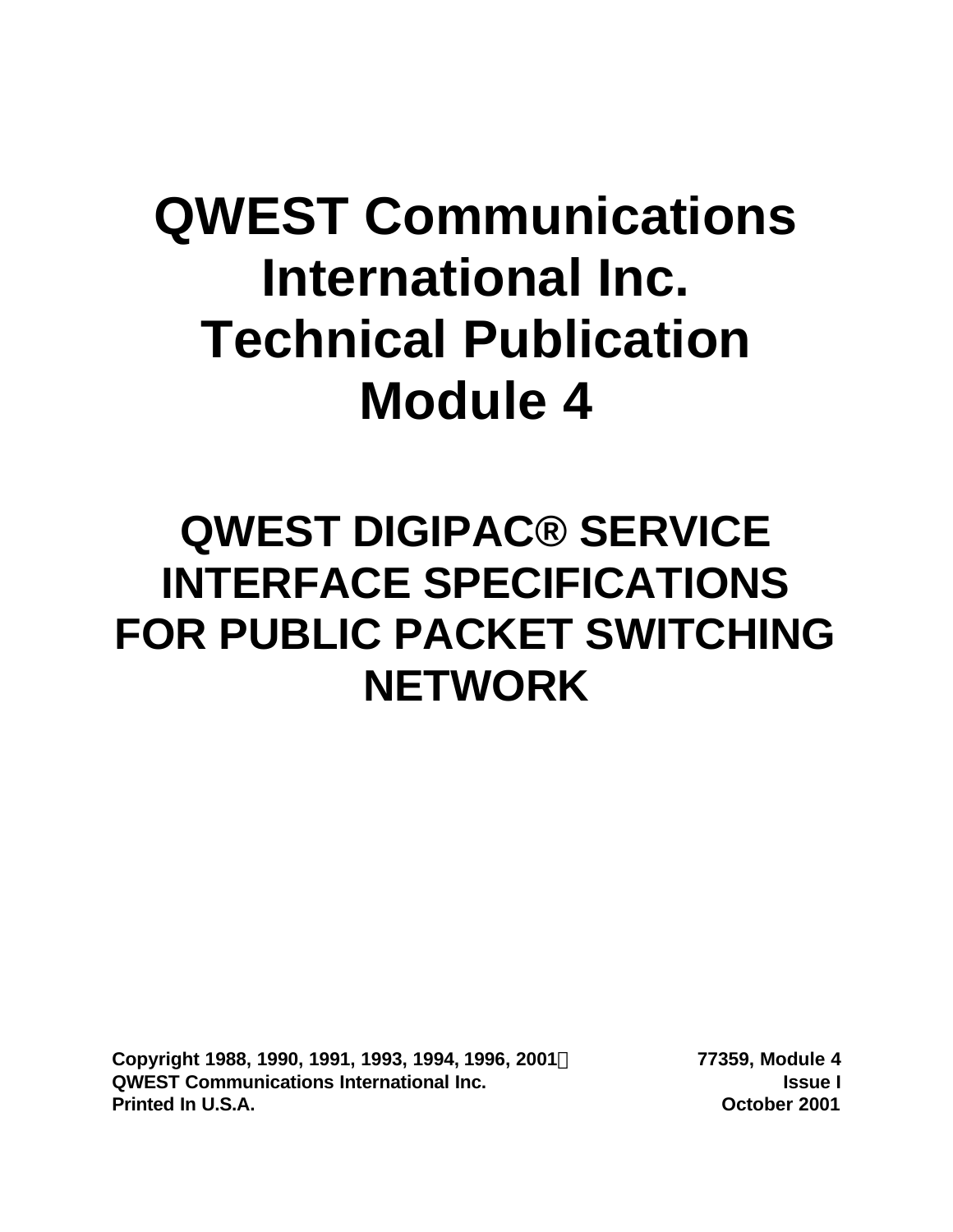#### **NOTICE**

This Technical Publication describes the interface protocols necessary for:

- Asynchronous terminals and hosts (Module 1)
- X.25 terminals and hosts (Module 2)
- X.75 connections with Interexchange Carriers to communicate via the Packet Switched Public Data Network (PSPDN) (Module 3)
- Dial-up access for X.25 devices using the X.32 recommendation (Module 4) and
- Point of Sales terminal to host communications using T3POS protocol (Module 5).

QWEST Communications International Inc. reserves the right to revise this document for any reason, including but not limited to, conformity with standards promulgated by various governmental or regulatory agencies; utilization of advances in the state of the technical arts; or to reflect changes in the design of equipment, techniques, or procedures described or referred to herein.

Liability to anyone arising out of use or reliance upon any information set forth herein is expressly disclaimed, and no representation or warranties, expressed or implied, are made with respect to the accuracy or utility of any information set forth herein.

This document is not to be construed as a suggestion to any manufacturer to modify or change any of its products, nor does this publication represent any commitment by QWEST Communications International Inc. to purchase any specific products. Further, conformance to this publication does not constitute a guarantee of a given supplier's equipment and/or its associated documentation.

Future issues of Technical Publication 77359 will be announced to the industry at least 45 days prior to the issuance date. This notice, which will come through our standard customer notification channels, will allow the customer time to comment on the proposed revisions.

Ordering information for QWEST Technical Publications can be obtained from the Reference Section of this document.

If further information is required, please contact:

QWEST Communications International Inc. Manager – New Services Planning 700 W. Mineral Ave. MN-F15.15 Littleton, CO 80120 (303) 707-7107 (303) 707-9497 Fax # E-mail: jhsmit2@qwest.com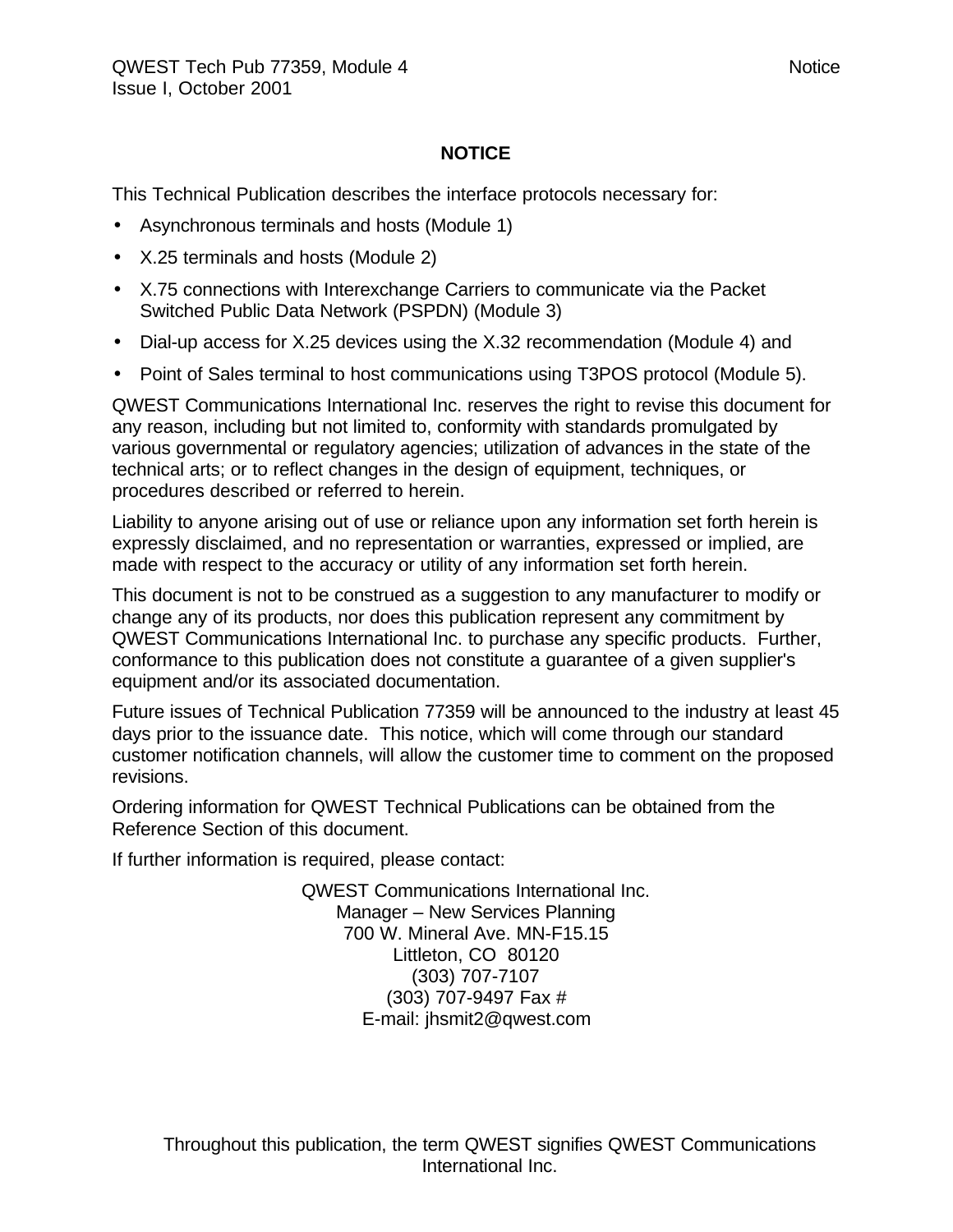#### **COMMENTS on PUB 77359 Module 4**

#### PLEASE TEAR OUT AND SEND YOUR COMMENTS/SUGGESTIONS TO:

QWEST Corporation Manager – New Services Planning 700 W. Mineral Ave. MN-F15.15 Littleton, CO 80120 (303) 707-7107 (303) 707-9497 Fax # E-mail: jhsmit2@qwest.com

Information from you helps us to improve our Publications. Please take a few moments to answer the following questions and return to the above address.

| Was this Publication valuable to you in understanding<br>The technical parameters of our service? | YES. | NO. |
|---------------------------------------------------------------------------------------------------|------|-----|
| Was the information accurate and up-to-date?                                                      | YES. | NO. |
| Was the information easily understood?                                                            | YES  | NO. |
| Were the contents logically sequenced?                                                            | YES  | NO. |
| Were the tables and figures understandable and helpful                                            | YES  | NO. |
| Were the pages legible?                                                                           | YES. | NO. |

If you answered NO to any of the questions and/or if you have any other comments or suggestions, please explain:

\_\_\_\_\_\_\_\_\_\_\_\_\_\_\_\_\_\_\_\_\_\_\_\_\_\_\_\_\_\_\_\_\_\_\_\_\_\_\_\_\_\_\_\_\_\_\_\_\_\_\_\_\_\_\_\_\_\_\_\_\_\_\_\_\_\_\_\_\_\_ \_\_\_\_\_\_\_\_\_\_\_\_\_\_\_\_\_\_\_\_\_\_\_\_\_\_\_\_\_\_\_\_\_\_\_\_\_\_\_\_\_\_\_\_\_\_\_\_\_\_\_\_\_\_\_\_\_\_\_\_\_\_\_\_\_\_\_\_\_\_

|                         | (Attach additional sheet, if necessary) |
|-------------------------|-----------------------------------------|
|                         | Date _____________                      |
| Company                 |                                         |
| <b>Address</b>          |                                         |
| <b>Telephone Number</b> |                                         |
| E-Mail                  |                                         |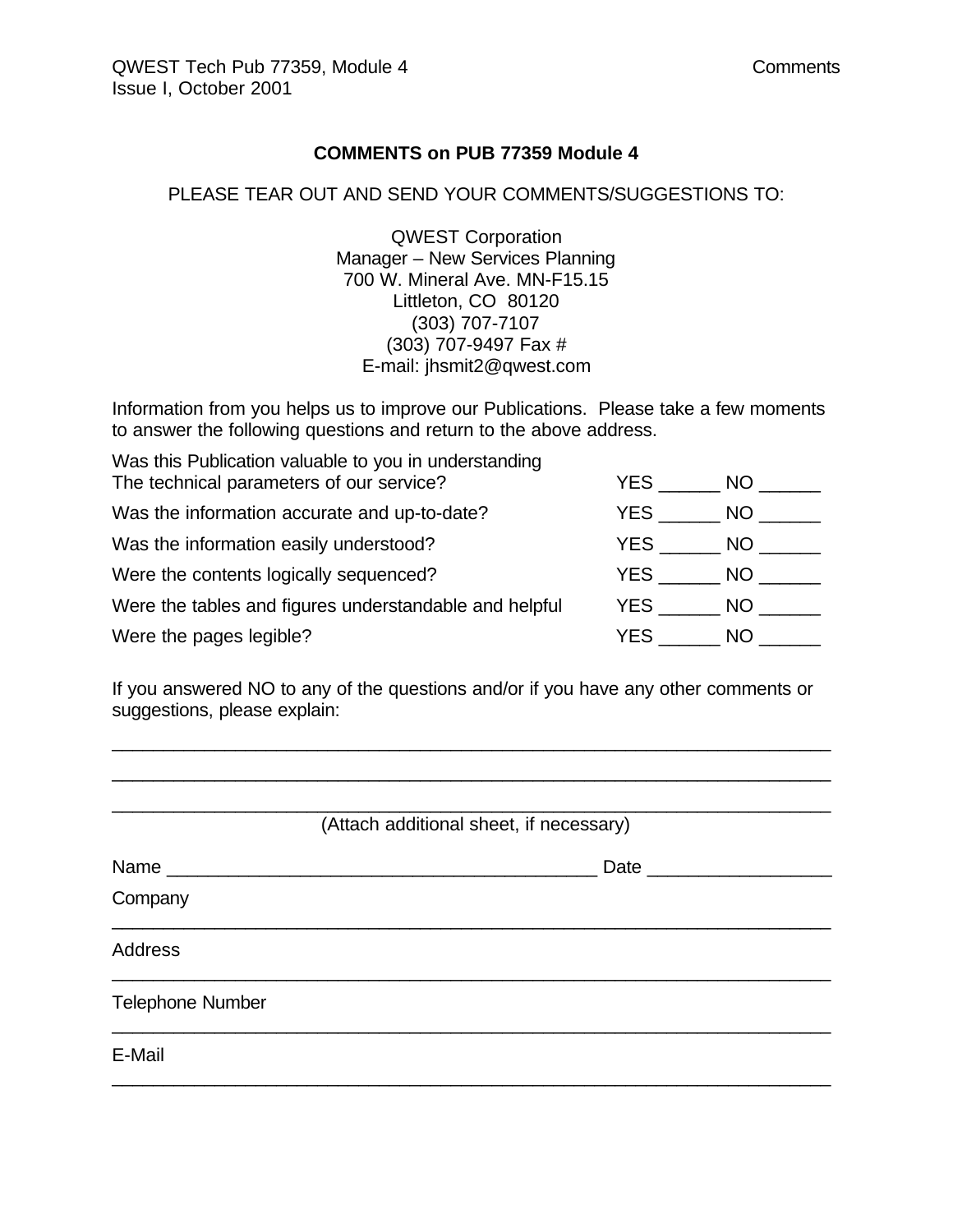# **CONTENTS**

# **Chapter and Section**

# Page

| 1. |      |                                                              | $1 - 1$ |
|----|------|--------------------------------------------------------------|---------|
|    | 1.1  |                                                              |         |
|    | 1.2  |                                                              |         |
| 2. |      |                                                              |         |
|    | 2.1  |                                                              |         |
|    | 2.2  |                                                              |         |
|    | 2.3  |                                                              |         |
|    | 2.4  |                                                              |         |
|    | 2.5  |                                                              |         |
|    | 2.6  |                                                              |         |
|    | 2.7  |                                                              |         |
|    | 2.8  |                                                              |         |
| 3. |      |                                                              |         |
|    | 3.1  |                                                              |         |
| 4. |      |                                                              |         |
|    | 4.1  |                                                              |         |
|    | 4.2  |                                                              |         |
|    | 4.3  |                                                              |         |
|    | 4.4  |                                                              |         |
| 5. |      |                                                              |         |
|    | 5.1  |                                                              |         |
|    | 5.2  |                                                              |         |
| 6. |      |                                                              |         |
|    | 6.1  |                                                              |         |
|    | 6.2  |                                                              |         |
|    | 6.3  |                                                              |         |
|    | 6.4  | Consultative Committee International Telephone and Telegraph | $6 - 1$ |
|    | 6.5  |                                                              | $6 - 3$ |
|    | 6.6  |                                                              |         |
|    | 6.7  |                                                              | $6 - 3$ |
|    | 6.8  |                                                              |         |
|    | 6.9  |                                                              | $6 - 4$ |
|    | 6.10 |                                                              | $6 - 4$ |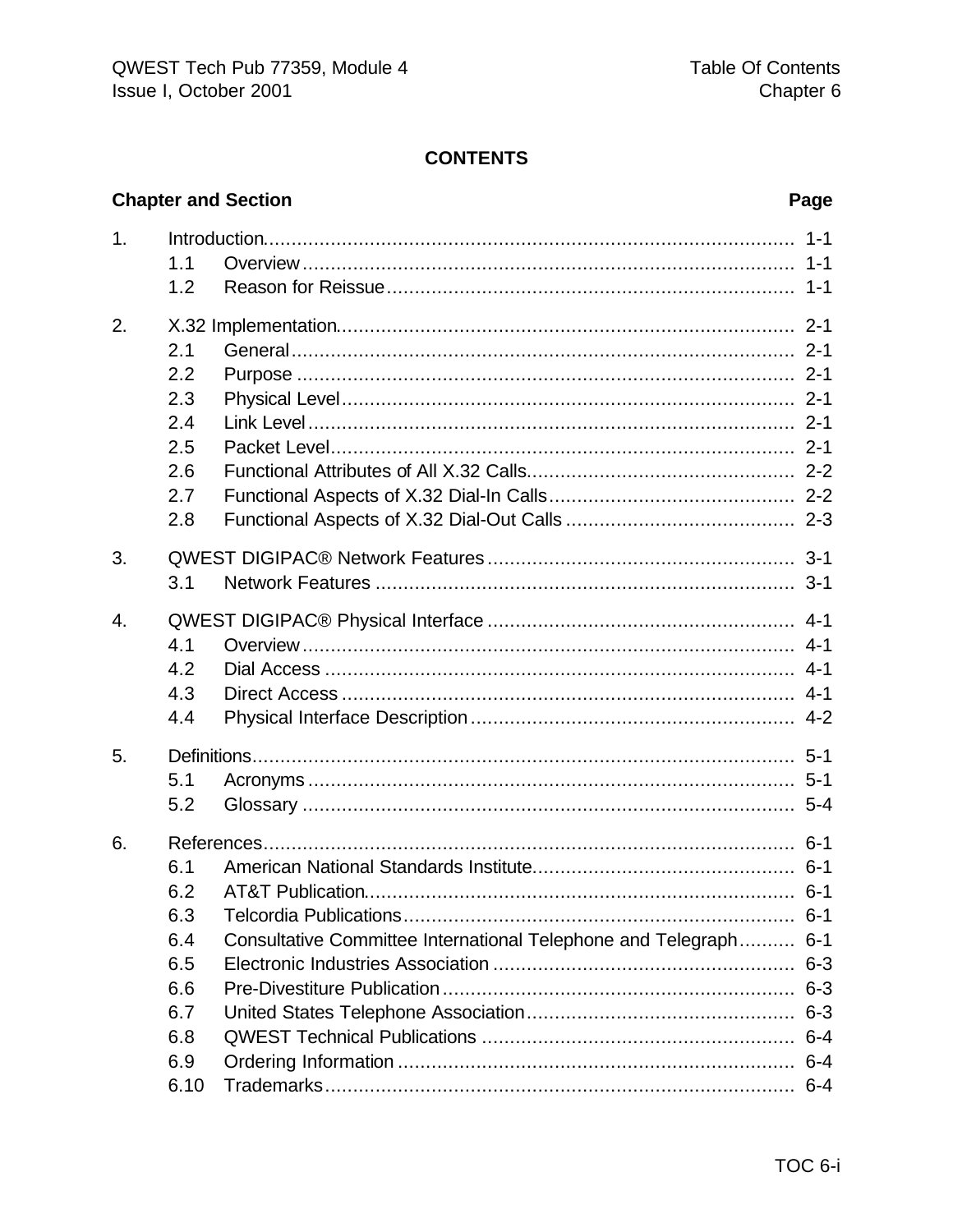# **CONTENTS** (Continued)

| <b>Tables</b> |                                                                       | Page |
|---------------|-----------------------------------------------------------------------|------|
|               |                                                                       |      |
| $2 - 2$       | Summary of X.32 DIGIPAC® Standard (Default) Interface Attributes 2-14 |      |
|               |                                                                       |      |
|               | 4-1 Dial Access - Synchronous - 9600 bit/s CCITT Recommendation V.32  |      |
|               |                                                                       |      |
|               |                                                                       |      |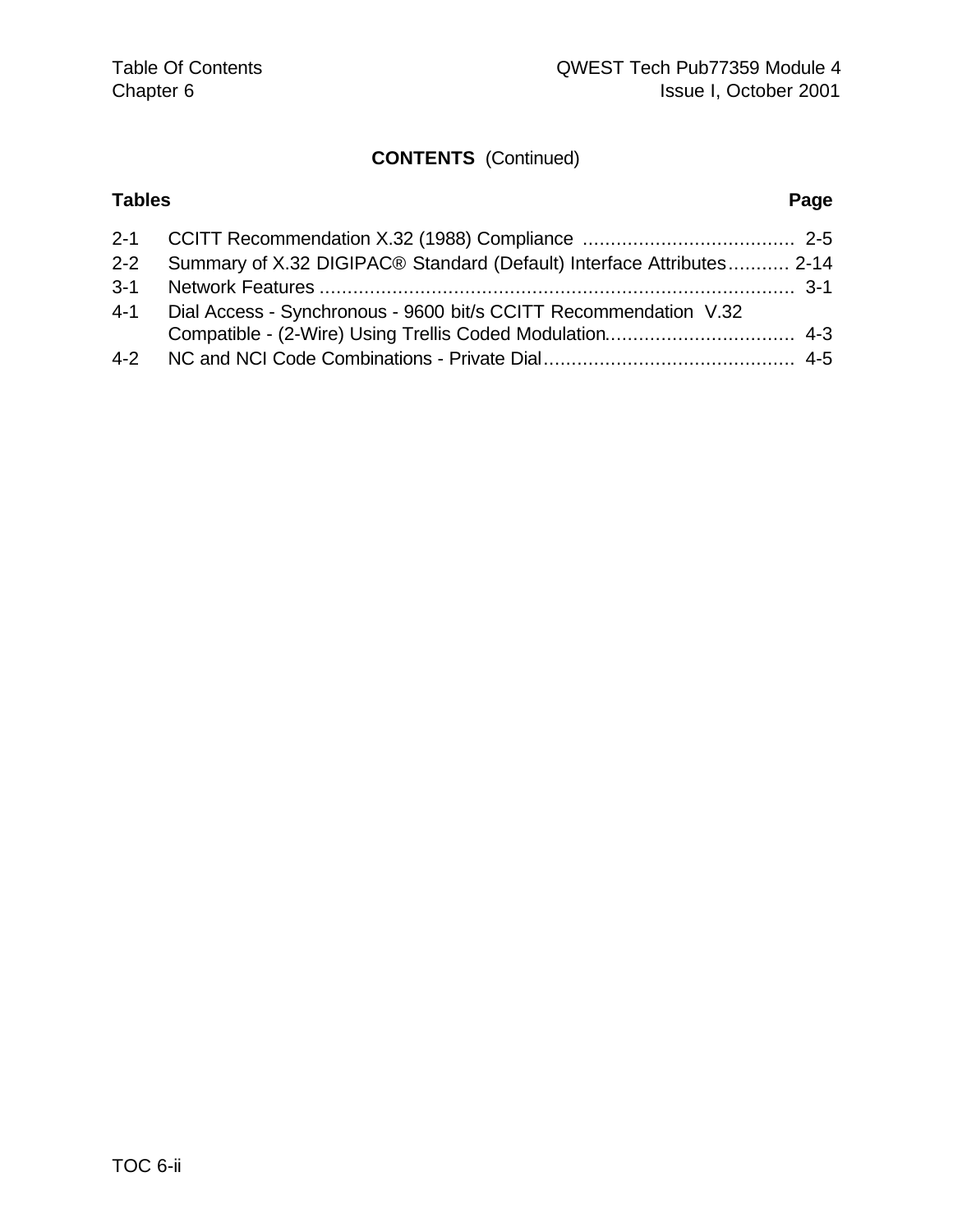# **CONTENTS**

# **Chapter and Section Page**

|  | 1. http://www.the.com/minimum/minimum/minimum/minimum/minimum/minimum/minimum/1-1 |  |
|--|-----------------------------------------------------------------------------------|--|
|  |                                                                                   |  |
|  |                                                                                   |  |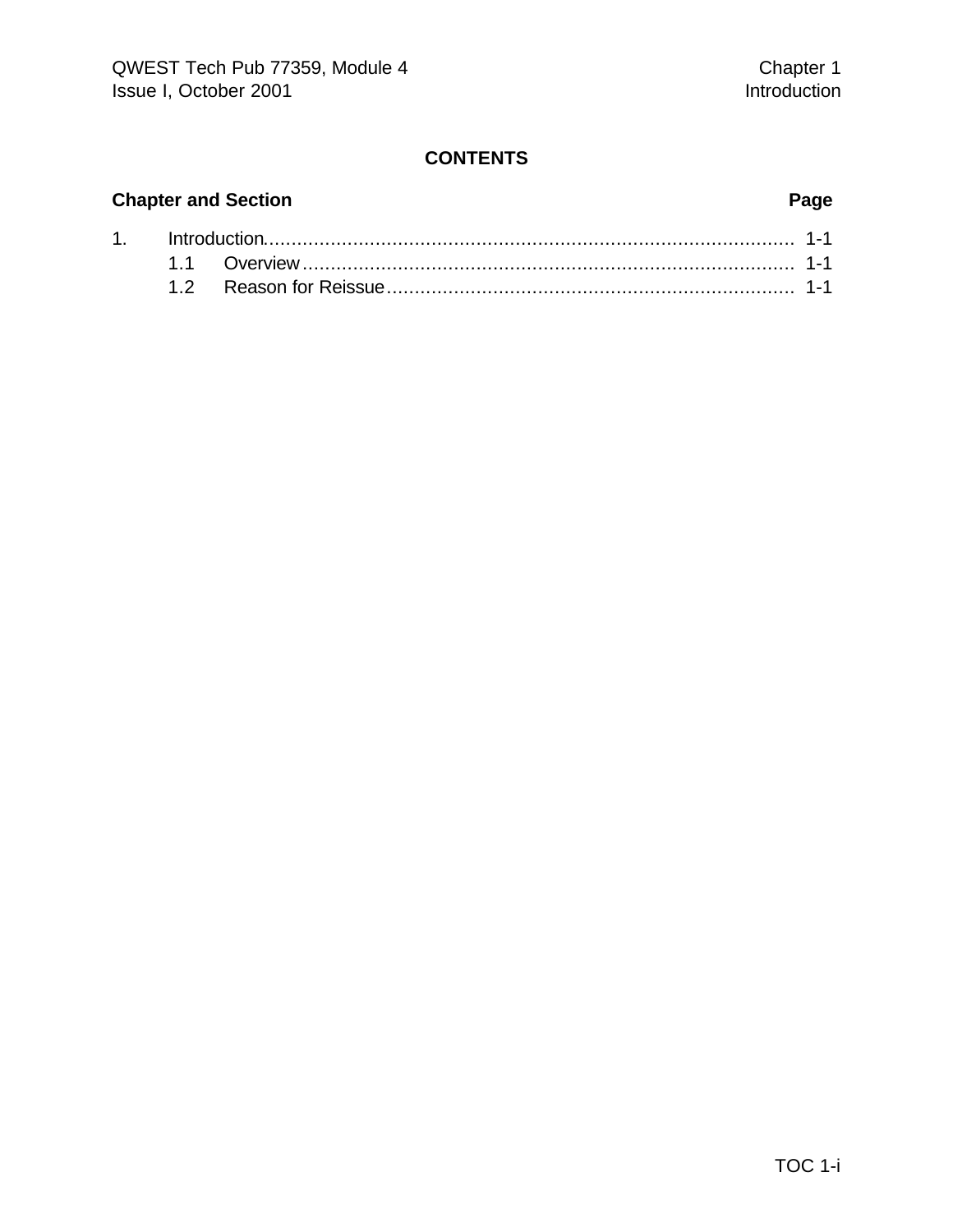#### **1. Introduction**

#### **1.1 Overview**

This Technical Publication describes the interface protocols necessary for:

- Asynchronous terminals and hosts (Module 1)
- X.25 terminals and hosts (Module 2)
- X.75 connections with Inter-exchange Carriers to communicate via the Packet Switched Public Data Network (PSPDN) (Module 3)
- Dial-up access for X.25 devices using the X.32 recommendation (Module 4) and
- Point of Sales terminal to host communications using T3POS protocol (Module 5).

Network level signaling messages are transmitted as American Standard Code for Information Interchange (ASCII) text. The terms used herein are consistent with the text of the International Telecommunications Union (ITU), formerly International Telegraph and Telephone Consultative Committee (CCITT), Recommendations specified in this document. All reference in this Technical Publication to ITU recommendations are per the 1988 issue "blue book", unless specified otherwise.

The asynchronous interface is based on ITU Recommendation X.28 which defines the protocol between the asynchronous device and the PSPDN. The asynchronous Data Termination Equipment (DTE)/X.25 DTE interface is based on ITU Recommendation X.29 which specifies the protocol between the packet-mode DTE and the PSPDN. ITU Recommendation X.3 defines a Packet Assembly/Disassembly (PAD) facility in a PSPDN. The X.25 interface is based on ITU Recommendation X.25 which defines the protocol between the X.25 DTE and the PSPDN. The X.75 interface is based on ITU Recommendation X.75 which defines the protocol between the Inter-exchange Carriers, data service providers and the PSPDN. The X.32 interface is based on ITU Recommendation X.32 which defines the protocol and procedures for an X.25 DTE to access the PSPDN using a Dial-up connection, either to originate or terminate X.25 calls.

The T3POS interface defines the protocol, procedures, and PAD function within the PSPDN to allow Point of Sale (POS) terminals to use the Packet Network as a means to access Credit Card Association (CCA) hosts or Information Service Providers (ISP).

A table of all acronyms used in this Technical Publication can be found in Chapter 5.

All changes and reissues of this Technical Publication will be made on a QWEST wide basis.

#### **1.2 Reason For Reissue**

This document is being reissued at this time to show QWEST Communications International Inc. as the owner of this publication and the one to contact concerning the content.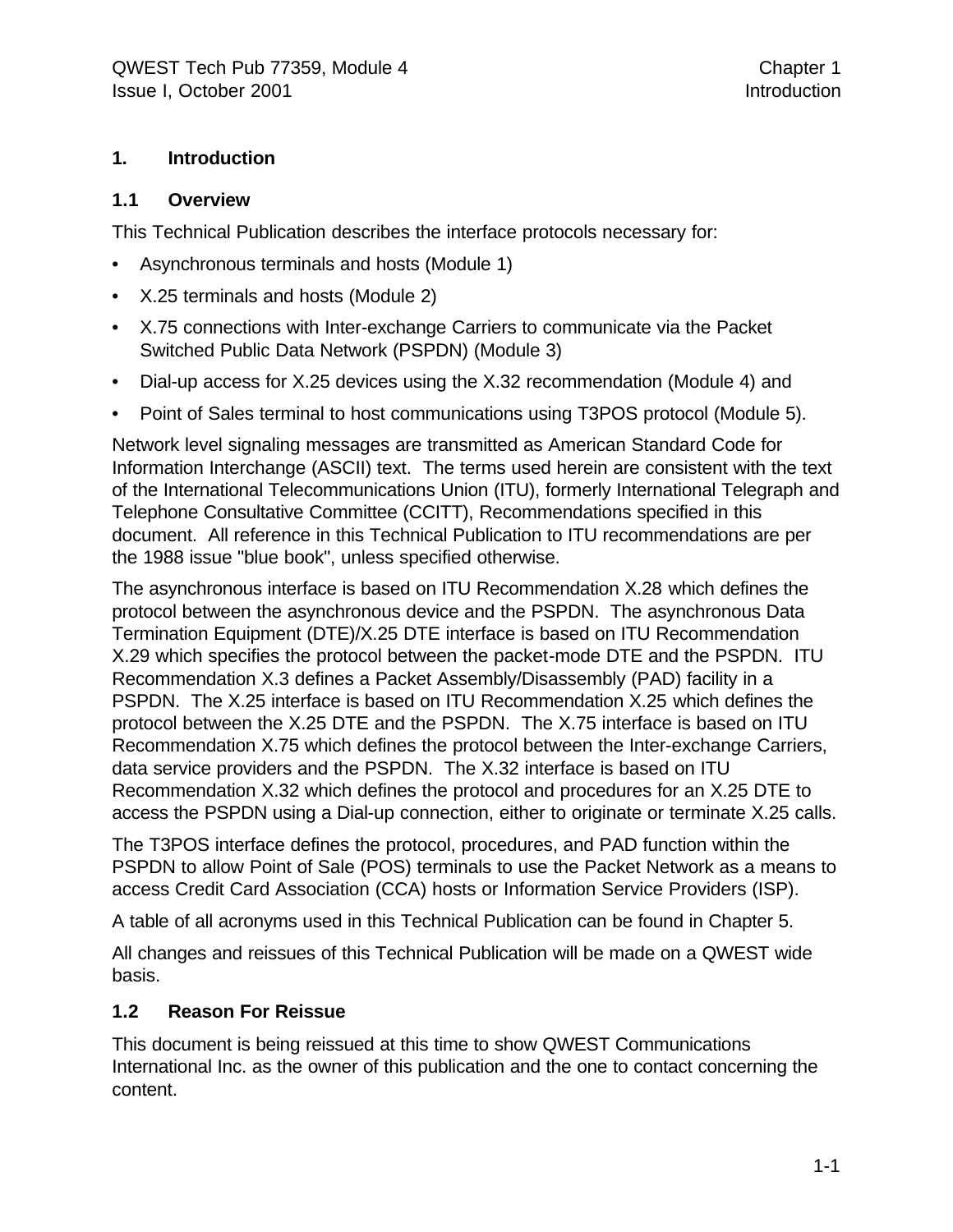# **CONTENTS**

### **Chapter and Section Page**

| 2. |     |                                                     |  |
|----|-----|-----------------------------------------------------|--|
|    | 2.1 |                                                     |  |
|    | 2.2 |                                                     |  |
|    | 2.3 |                                                     |  |
|    | 2.4 |                                                     |  |
|    | 2.5 |                                                     |  |
|    | 2.6 |                                                     |  |
|    |     |                                                     |  |
|    |     |                                                     |  |
|    |     |                                                     |  |
|    | 2.7 |                                                     |  |
|    |     |                                                     |  |
|    |     |                                                     |  |
|    |     |                                                     |  |
|    | 2.8 |                                                     |  |
|    |     |                                                     |  |
|    |     |                                                     |  |
|    |     | 2.8.3 Additional Calls to Existing Connections  2-4 |  |
|    |     |                                                     |  |

### **Tables**

| 2-2 Summary of X.32 DIGIPAC <sup>®</sup> Standard (Default) Interface Attributes2-14 |  |
|--------------------------------------------------------------------------------------|--|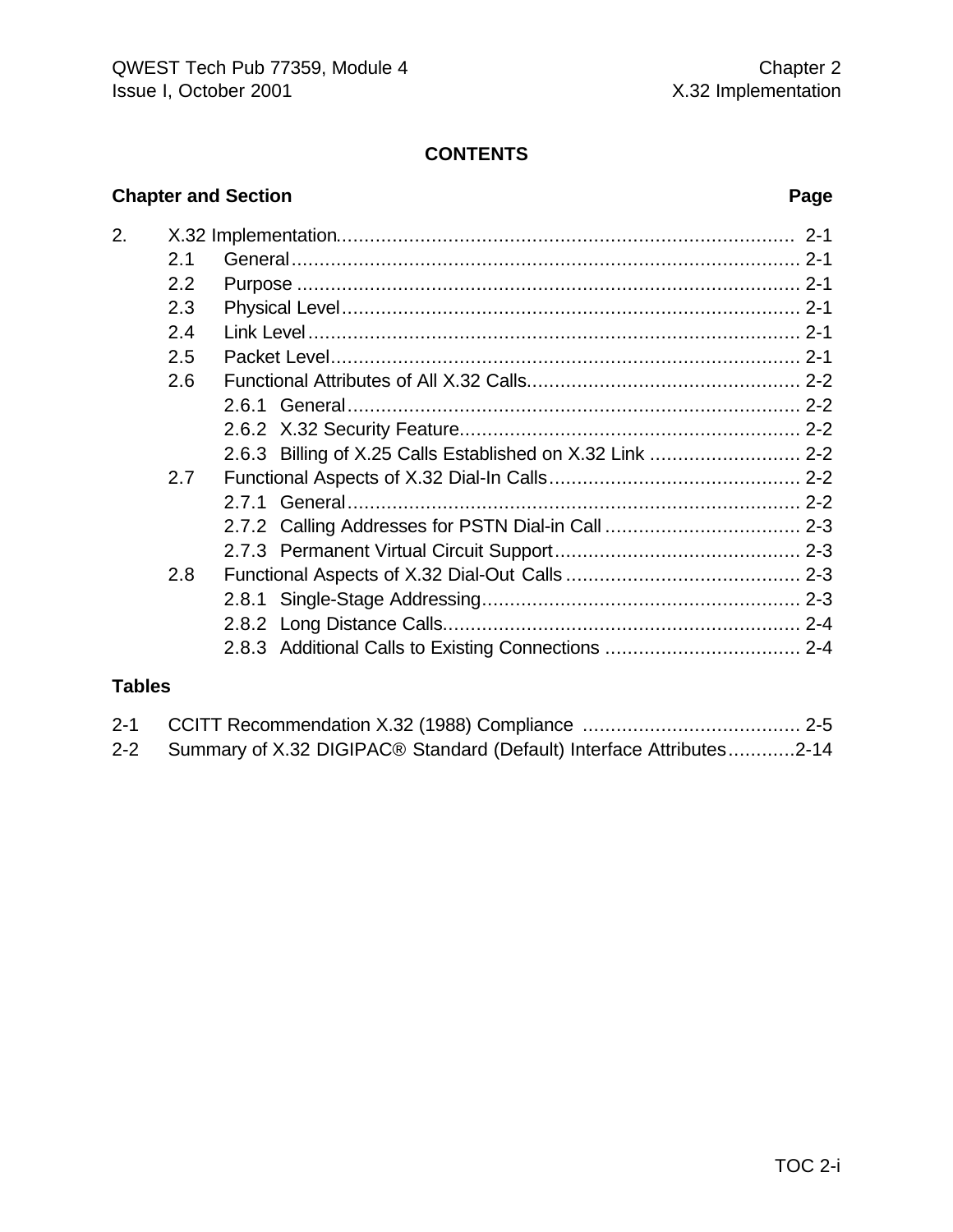### **2. X.32 Implementation**

### **2.1 General**

This chapter describes the implementation of X.32 dial-in and dial-out service on the DIGIPAC® Network. The implementation of the X.32 service on the DIGIPAC® Network conforms to Consultative Committee on International Telephone and Telegraph (CCITT) Recommendation X.32 (1988) (see Table 2-1 for conformance by individual section). The version of X.25 available over these types of connections will conform to CCITT Recommendation X.25 (1984) and is consistent with the information found in Module 2 of this publication.

## **2.2 Purpose**

X.32 is a service that provides access to the Packet Switched Public Data Network (PSPDN) by X.25 Data Terminal Equipment (DTE) over a switched access path established through a Public Switched Telephone Network (PSTN) or Circuit Switched Public Data Network (CSPDN). A dial-in by DTE or dial-out by PSPDN is performed to establish the switched access path. Currently the DIGIPAC® Network only provides X.32 service through the Public Switched Telephone Network (PSTN).

## **2.3 Physical Level**

Customers using the X.32 service provided by the QWEST DIGIPAC® Network will be required to use a modem or modems that conforms to the specifications for 9600 bps - Synchronous - Dial Access found in Chapter 4 of this publication.

# **2.4 Link Level**

At the link layer, the LAPB link access procedures conform to the procedures found in Module 2 of this publication, with additions as noted in Section 5 of CCITT Recommendation X.32 (1988) (see Table 2-1 for conformance to Section 5 of CCITT Recommendation X.32). The LAPB procedures found in Module 2 of this publication conform to CCITT Recommendation X.25 (1984).

# **2.5 Packet Level**

The format and procedures at the packet layer conform to those found in Module 2 of this publication, with additions as noted in Section 6 of CCITT Recommendation X.32 (1988) (see Table 2-1 for conformance to Section 6 of CCITT Recommendation X.32). The packet formats and procedures found in Module 2 of this publication conform to CCITT Recommendation X.25 (1984).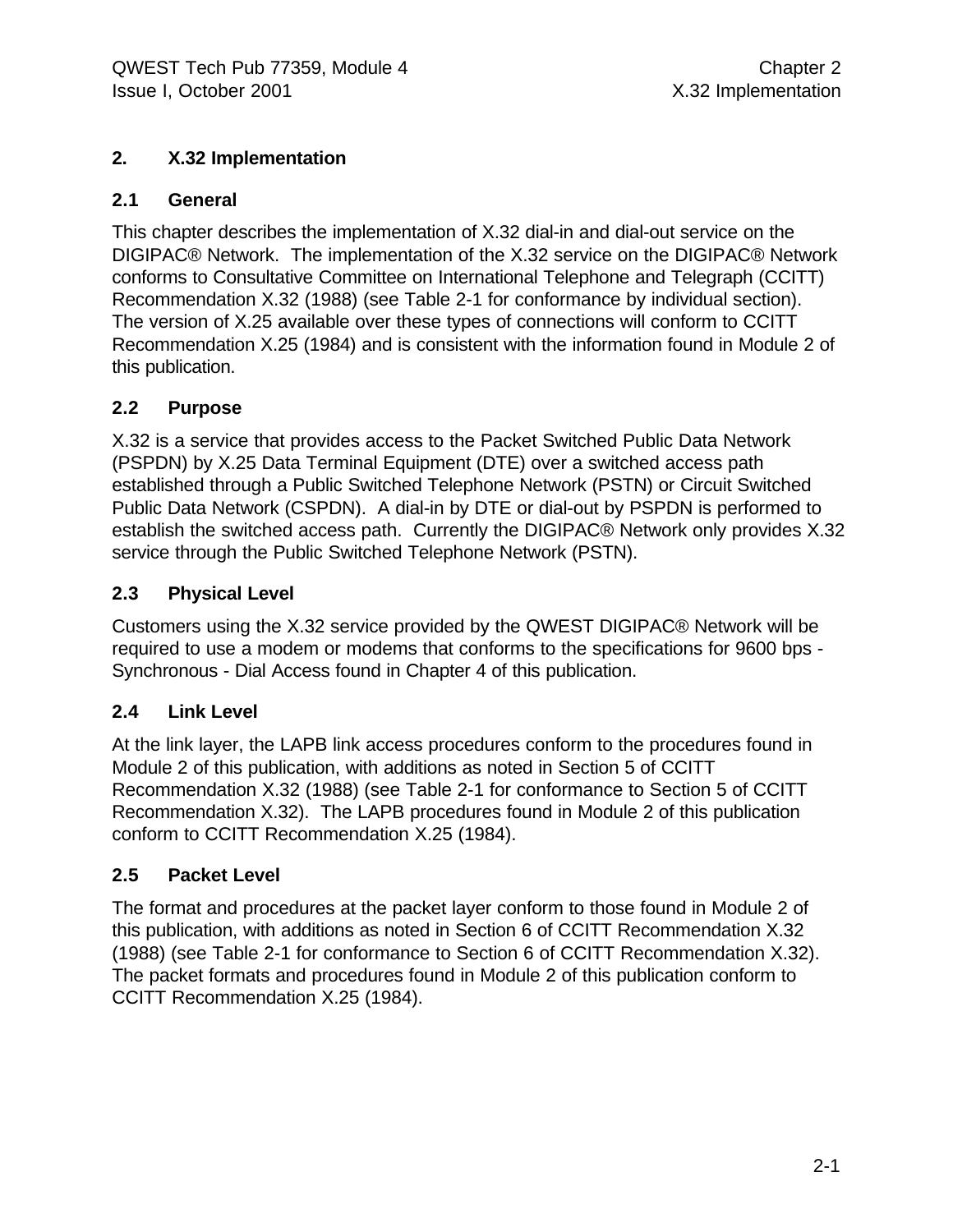### **2.6 Functional Attributes of All X.32 Calls**

#### **2.6.1 General**

Multiple Logical Channels -DIGIPAC® will support multiple sessions (calls) on an established Public Switched Telephone Network (PSTN) link based on the number of available Logical Channel Numbers (LCN). For all X.32 service available in DIGIPAC® the default value for the number of LCNs will be 10. All of these LCNs will be configured for two way service.

#### **2.6.2 X.32 Security Feature**

DIGIPAC® has the ability to offer two X.32 options at subscription time. Those options are:

- The number of unsuccessful outgoing call requests that a DTE may make.
- The total number of outgoing call requests that a DTE may make.

For the purpose of the first option above, a call request is unsuccessful if a clear indication is received as a direct response to it and the clear cause indicates that the call was not received by the called DTE.

The default setting of threshold for each of the above options will be zero (0). This will turn the threshold off. When the settings for the above thresholds is set to a value other than zero (0), the option is turned on. When one of the thresholds specified is reached, the line becomes refused. The access path will be disconnected if there are no calls established on it. If call(s) are in progress, new call requests are blocked by the PSPDN. When the last call in progress is terminated, the access path is disconnected. The call counters for each of the above options are reset every time an access path is established.

#### **2.6.3 Billing of X.25 Calls Established on X.32 Link**

For all Public Dial X.32 service, all X.25 calls that are originated by the DTE on the X.32 link will be Reverse Charged. For all Public Dial X.32 service, all X.25 incoming calls that are intended for the DTE on the X.32 link must be sent paid.

#### **2.7 Functional Aspects of X.32 Dial-In Calls**

#### **2.7.1 General**

Answering a Dial-in Call - An X.32 dial-in port responds to a dial-in call by establishing the physical connection and bringing up level-2 (link layer). The DTE can then originate X.25 calls using standard X.25 call setup procedures. The DTE may also receive calls from other X.25 DTEs (see Sections 2.6.1 and 2.6.3 for limitations).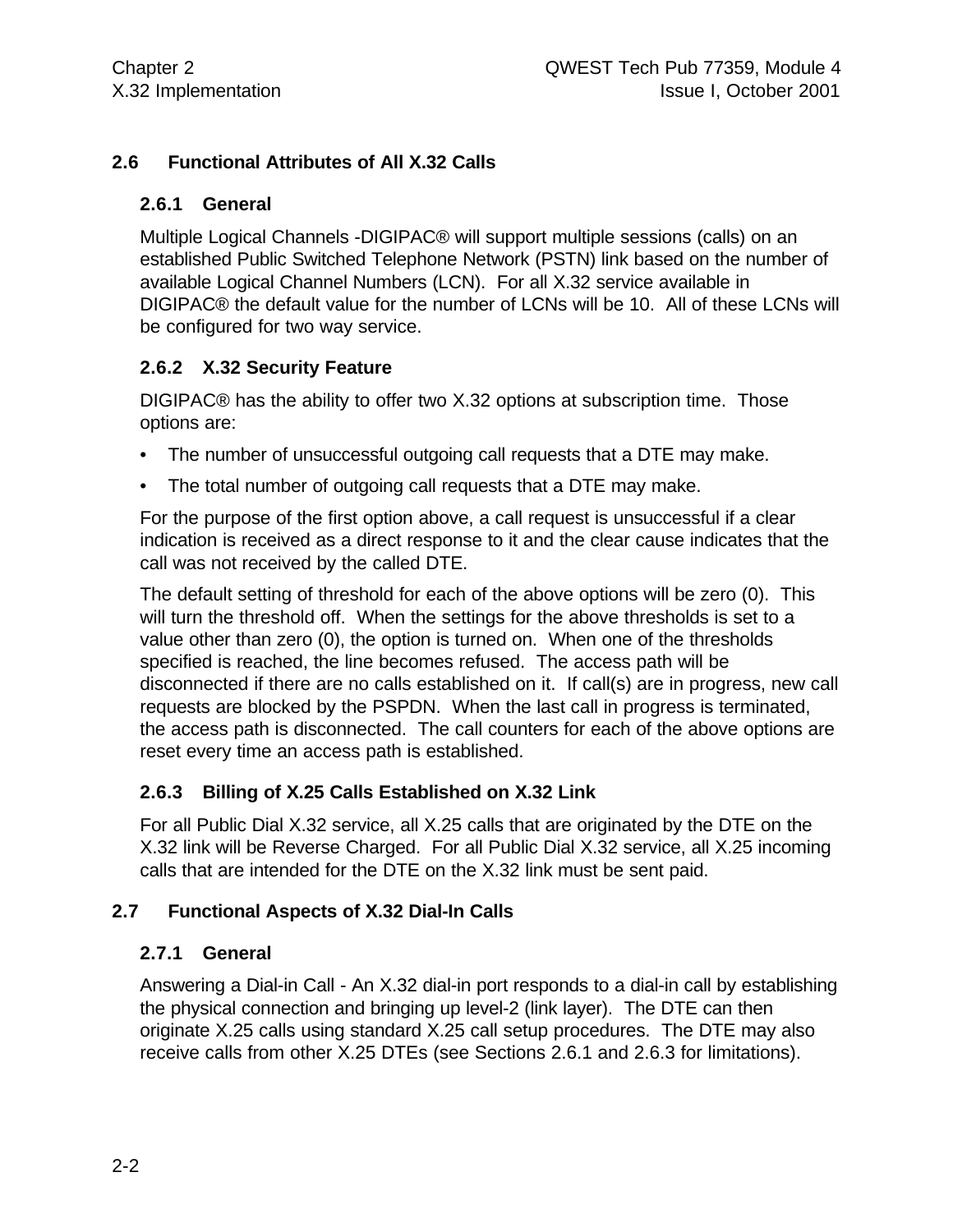# **2.7.2 Calling Addresses for PSTN Dial-in Call**

The PSTN address of the calling DTE is not supplied by the PSTN when a dial-in call is physically established. For this reason, the dial-in port substitutes its own Data Network Address (DNA) into the calling address field of any X.25 call originated by the DTE; this value acts as a "temporary number" as defined in Section 3.1.3.1 of CCITT Recommendation X.32 (1988).

The default for X.32 ports on the DIGIPAC® network will be to not accept a calling address in call request packets received from the DTE that dialed in unless that calling address matches the port address. If the calling address field in the call request packet from the DTE is anything other than null or the address of the port, the call will be rejected.

The temporary number may be used to call the DTE that dialed in; such calls utilize the X.32 port handling the dial-in call and the existing switched access path through the PSTN. Call attempts specifying an X.32 port address will not be setup if there is no established switched connection to a DTE on that port.

# **2.7.3 Permanent Virtual Circuit Support**

Permanent Virtual Circuits (PVC) are supported only for private dial-in ports. When a subscriber establishes an access path to a private dial-in port, any PVCs defined for this port will be reset. DIGIPAC® does not support PVCs for X.32 dial-out ports and public X.32 dial-in ports.

# **2.8 Functional Aspects of X.32 Dial-Out Calls**

#### **2.8.1 Single-Stage Addressing**

Single-Stage addressing for X.32 dial-out calls is supported. The called address field of a call request packet contains the Packet Switched Network (PSN) address being called. The DIGIPAC® network locates an appropriate X.32 dial-out port based on the PSN address and uses service data to delete or insert the appropriate digits for dialing before sending the call request to the port. DIGIPAC® will only accept an E.164 address preceded by the prefix digit 1 and the escape digit 9 for PSTN calls. The actual format of the called address in the call request form the user is as follows:

1+9+1+NPA+NXXXXXXX

 $1$  = Prefix Digit 9 = Escape Digit  $1 =$  Country Code  $(1 =$  North America) NPA = Number Planning Area (Area Code) NXXXXXX = 10 Digit Telephone Number

DIGIPAC® does not currently support X.121 addressing for CSPDN calls.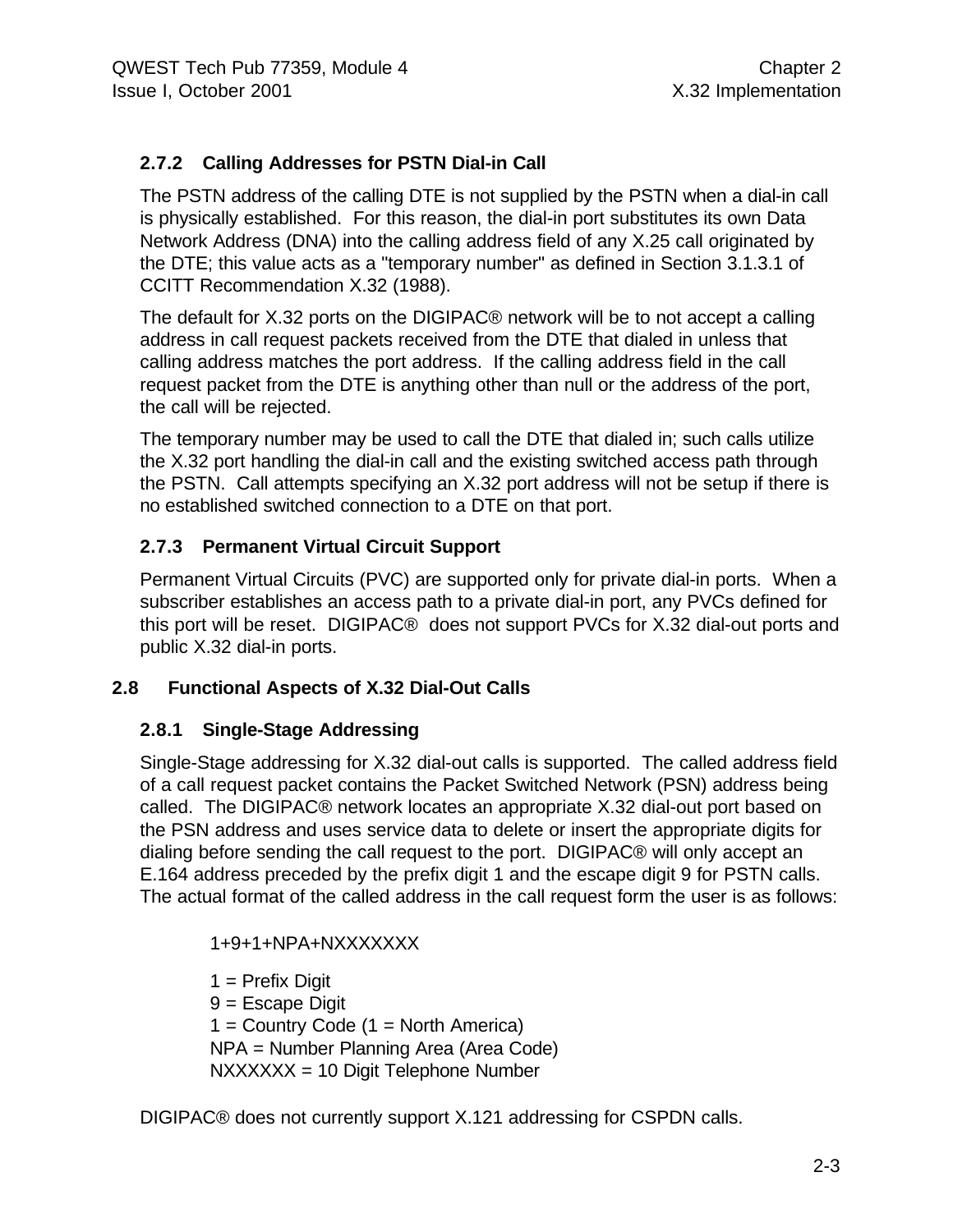# **2.8.2 Long Distance Calls**

For all Public Dial X.32 service, calls placed to PSN addresses that are not within the same Local Access Transport Area (LATA) as the originating DTE will be rejected by the DIGIPAC® network.

#### **2.8.3 Additional Calls to Existing Connections**

Additional calls to an existing connection on an X.32 port will be allowed as long as there is an available LCN on that port.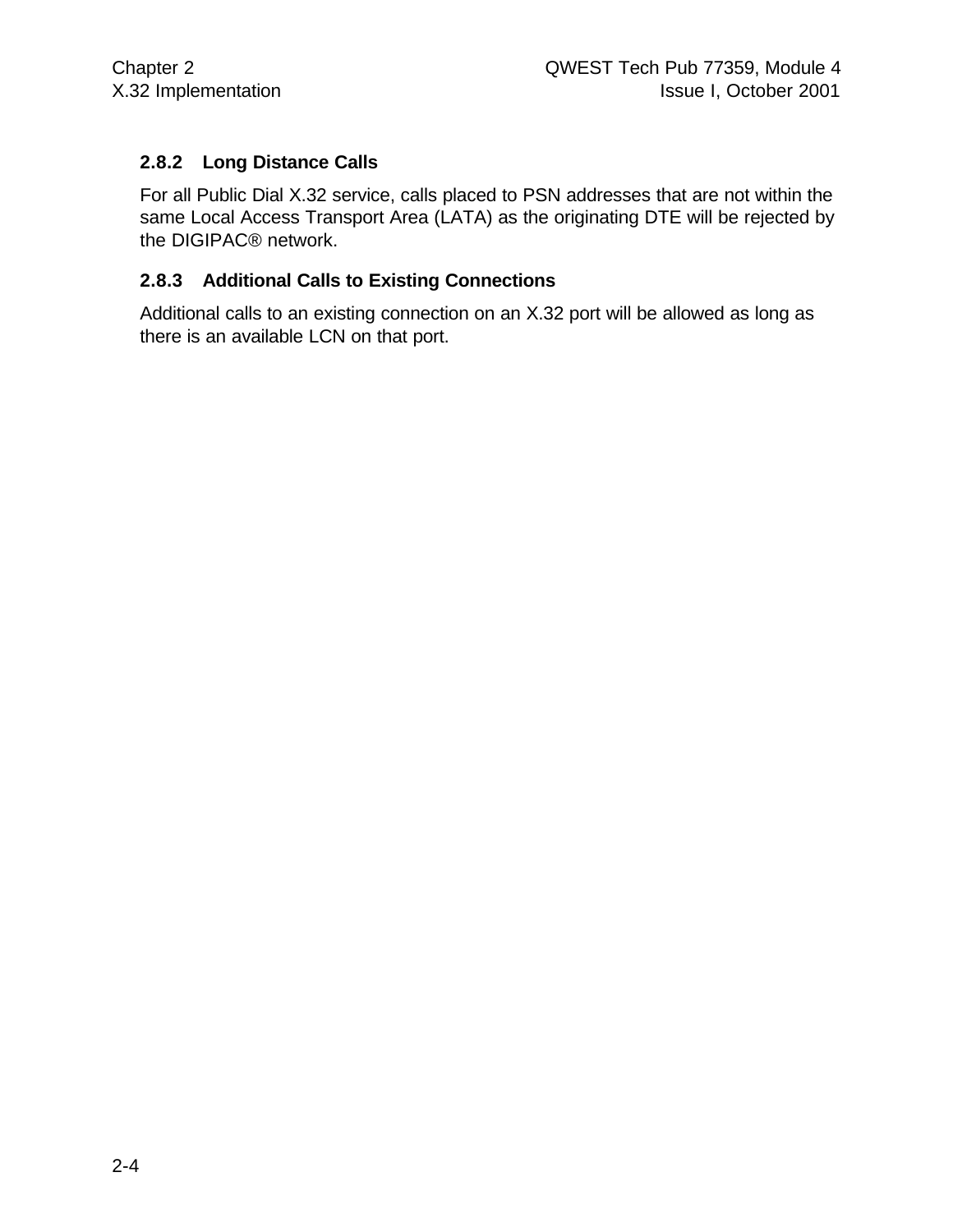#### **Table 2-1** CCITT Recommendation X.32 (1988) Compliance (Page 1 of 9)

This table details the compliance of the DIGIPAC® X.32 implementation to CCITT Recommendation X.32 (1988). The DIGIPAC® implementation column is interpreted in the following manner:

Implemented as noted: DIGIPAC® implements this section as specified in the following subsections.

Implemented as specified: DIGIPAC® implements this section as specified by CCITT, clarifications are provided where necessary.

Not implemented: DIGIPAC® does not implement this section.

| <b>CCITT</b><br>Part # | Description                                       | DIGIPAC <sup>®</sup> Implementation.      |
|------------------------|---------------------------------------------------|-------------------------------------------|
| $\overline{2}$         | Functional aspects                                | Implemented as noted.                     |
| 2.1                    | Dial-in and dial-out considerations               | Implemented as specified.                 |
| 2.2                    | Identification                                    | Implemented as noted.                     |
| 2.2.1                  | Data Terminal Equipment (DTE) identity            | Implemented as specified.                 |
| 2.2.2                  | Data Circuit terminating Equipment (DCE) identity | Not implemented.                          |
| 2.3                    | Service aspects                                   | Implemented as noted.                     |
| 2.3.1                  | Service attributes                                | Implemented as specified.                 |
| 2.3.2                  | <b>DTE</b> services                               | Implemented as noted.                     |
| 2.3.2.1                | Service for unidentified DTEs                     | Implemented as specified<br>Public.       |
| 2.3.2.2                | Services for identified DTEs                      | Implemented as noted.                     |
| 2.3.2.2.1              | <b>Identified DTE service</b>                     | Implemented as specified<br>Private only. |
| 2.3.2.2.2              | <b>Customized DTE service</b>                     | Not implemented.                          |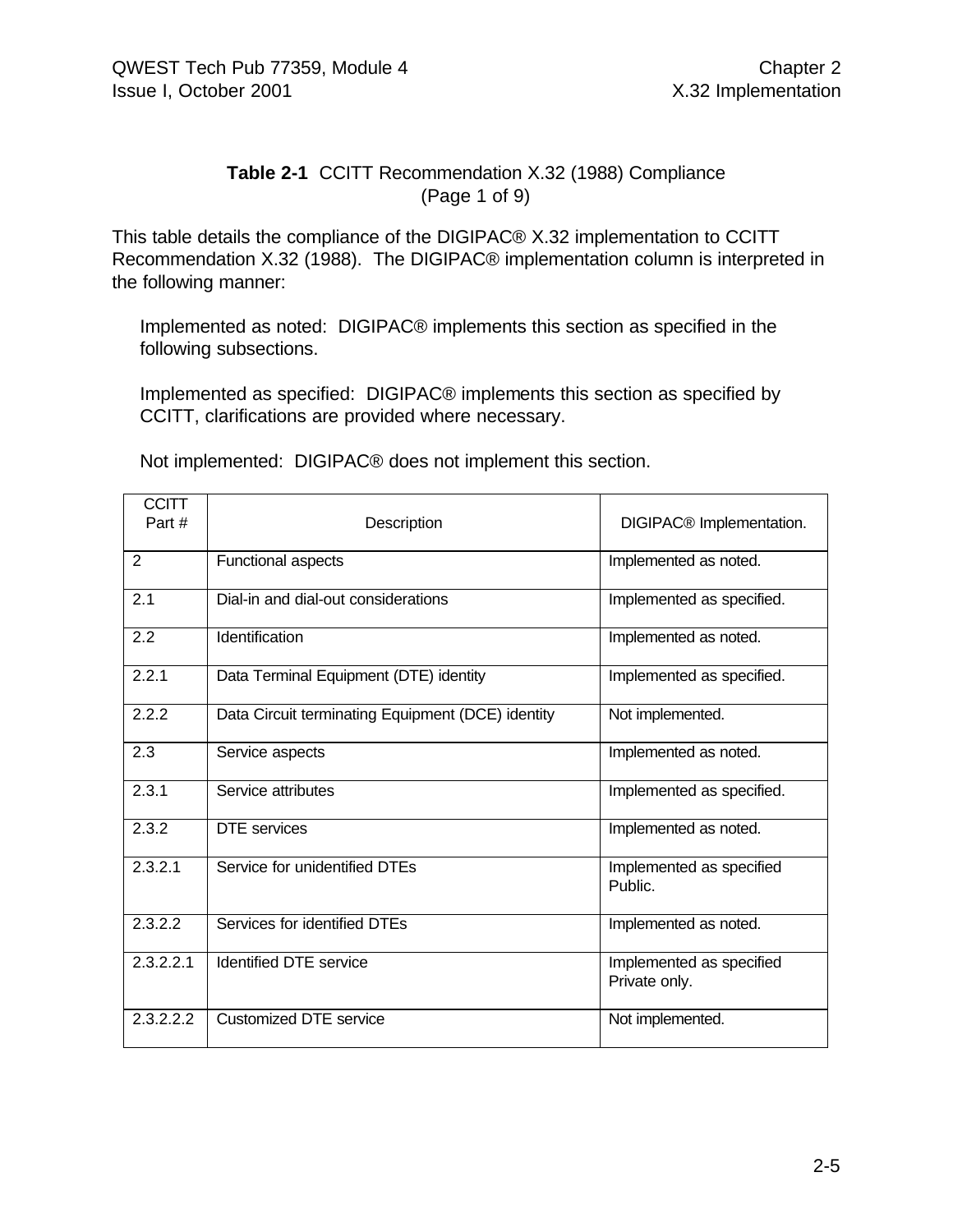# **Table 2-1** CCITT Recommendation X.32 (1988) Compliance (Page 2 of 9)

| <b>CCITT</b> |                                                                                                    |                                                                                                                    |
|--------------|----------------------------------------------------------------------------------------------------|--------------------------------------------------------------------------------------------------------------------|
| Part#        | <b>Description</b>                                                                                 | <b>DIGIPAC<sup>®</sup></b> Implementation                                                                          |
| 2.4          | DTE identification methods                                                                         | Implemented as noted.                                                                                              |
| 2.4.1        | Identification prior to virtual call establishment                                                 | Implemented as noted.                                                                                              |
| 2.4.1.1      | Provided by public switched network                                                                | Implemented as specified for<br>CSPDN access; not<br>implemented for PSTN<br>access.                               |
| 2.4.1.2      | By means of the link level Exchange Identification<br>(XID) Procedure                              | Not implemented.                                                                                                   |
| 2.4.1.3      | By means of packet level registration procedure                                                    | Not implemented.                                                                                                   |
| 2.4.2        | Identification per virtual call by means of the NUI<br>facility                                    | Implemented as specified.                                                                                          |
| 2.5          | <b>DCE</b> identification methods                                                                  | Not implemented.                                                                                                   |
| 2.5.1        | Identification prior to virtual call establishment                                                 | Not implemented.                                                                                                   |
| 2.5.1.1      | Provided by public switched network                                                                | Not implemented.                                                                                                   |
| 2.5.1.2      | Provided by the link level XID procedure                                                           | Not implemented.                                                                                                   |
| 2.5.1.3      | By means of packed level registration procedure                                                    | Not implemented.                                                                                                   |
| 2.5.2        | Identification per virtual call                                                                    | Not implemented.                                                                                                   |
| 2.6          | Dial-in by the DTE and dial-out by the Packet<br>Switched Public Data a Network (PSPDN) Operation. | Implemented as specified;<br>DIGIPAC <sup>®</sup> implements both<br>dial-in and dial-out.                         |
| 2.7          | DTE service requirements                                                                           | Implemented as specified.                                                                                          |
| 2.8          | Duplex and half-duplex operation                                                                   | Implemented as specified;<br>DIGIPAC <sup>®</sup> does not<br>implement the half duplex<br>option for PSTN access. |
| 2.9          | Identification protocol                                                                            | Not implemented.                                                                                                   |
| 2.10         | Negotiation of values                                                                              | Not implemented.                                                                                                   |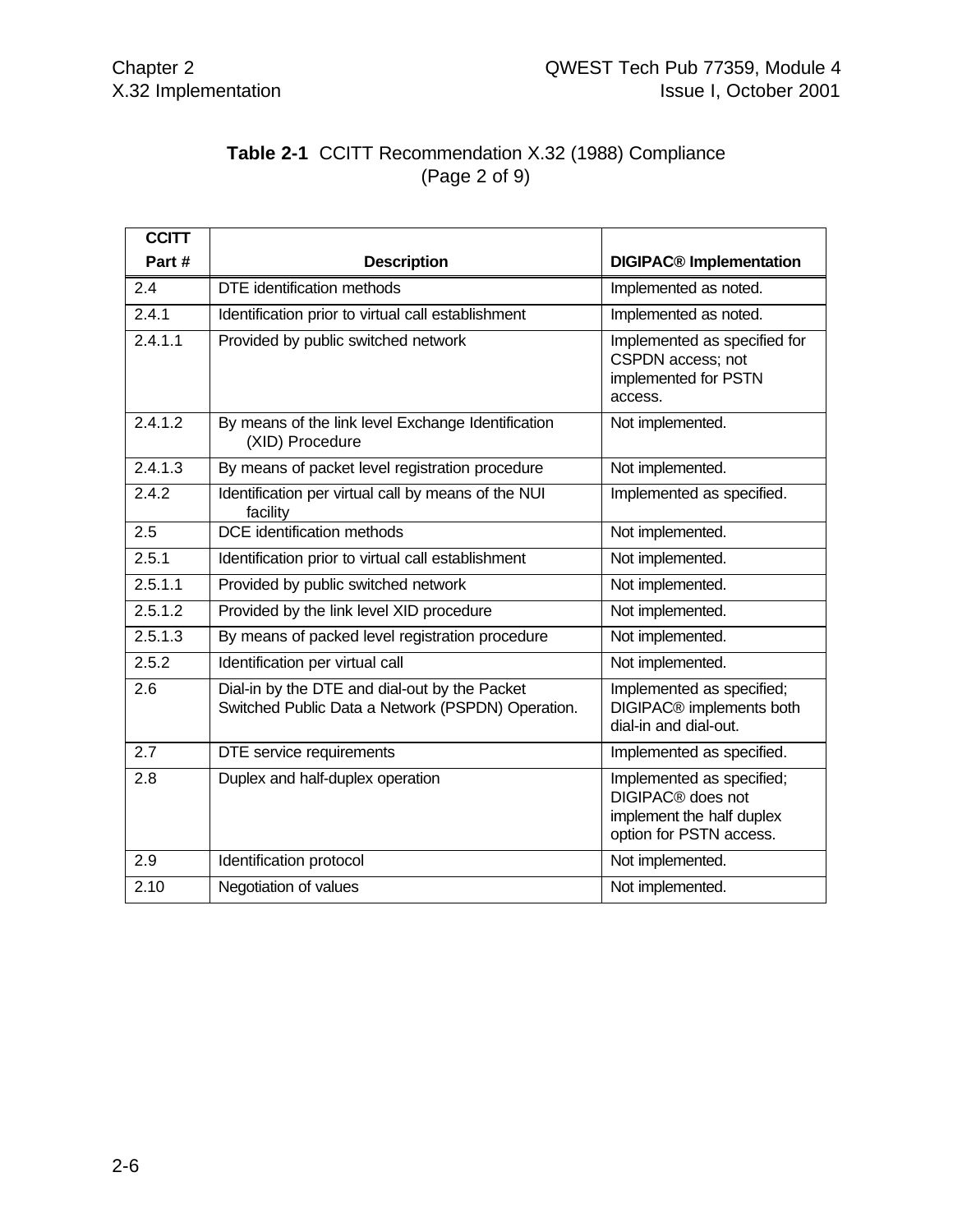| <b>CCITT</b>         |                                                 |                                                                                                                                                                                                                                                       |
|----------------------|-------------------------------------------------|-------------------------------------------------------------------------------------------------------------------------------------------------------------------------------------------------------------------------------------------------------|
| Part#                | <b>Description</b>                              | <b>DIGIPAC<sup>®</sup></b> Implementation                                                                                                                                                                                                             |
| 3.                   | DTE service descriptions                        | Implemented as noted.                                                                                                                                                                                                                                 |
| 3.1                  | <b>DTE</b> service attributes                   | Implemented as noted.                                                                                                                                                                                                                                 |
| 3.1.1                | <b>DTE</b> identity                             | Implemented as specified.                                                                                                                                                                                                                             |
| 3.1.2                | DTE identification method                       | Implemented as specified;<br>DIGIPAC <sup>®</sup> implements the<br>Network User Identifier (NUI)<br>identification method and (for<br>CSPDN access) identification<br>by the public switched<br>network.                                             |
| 3.1.3                | <b>DTE</b> address                              | Implemented as noted.                                                                                                                                                                                                                                 |
| 3.1.3.1              | DTE address not provided                        | Implemented as specified.                                                                                                                                                                                                                             |
| $\overline{3.1.3.2}$ | DTE address provided                            | Implemented as specified.                                                                                                                                                                                                                             |
| 3.1.4                | Registered address                              | Implemented as noted.                                                                                                                                                                                                                                 |
| 3.1.4.1              | Registered address not provided                 | DIGIPAC <sup>®</sup> provides an<br>enhancement which enables<br>multiple logical channels to be<br>provided for dial-out. In this<br>case, dial-out calls are routed<br>to an existing switched<br>connection if the called<br>address fields match. |
| 3.1.4.2              | Registered address provided                     | Implemented as specified.                                                                                                                                                                                                                             |
| 3.1.5                | Registered Public Switched Network (PSN) number | Implemented as specified.                                                                                                                                                                                                                             |
| 3.1.6                | X.25 Subscription Set                           | Implemented as noted.                                                                                                                                                                                                                                 |
| 3.1.6.1              | Network default                                 | Implemented as specified. In<br>addition, DIGIPAC <sup>®</sup> provides<br>an enhancement to support<br>multiple logical channels as a<br>network default logical channel<br>assignment.                                                              |

### **Table 2-1** CCITT Recommendation X.32 (1988) Compliance (Page 3 of 9)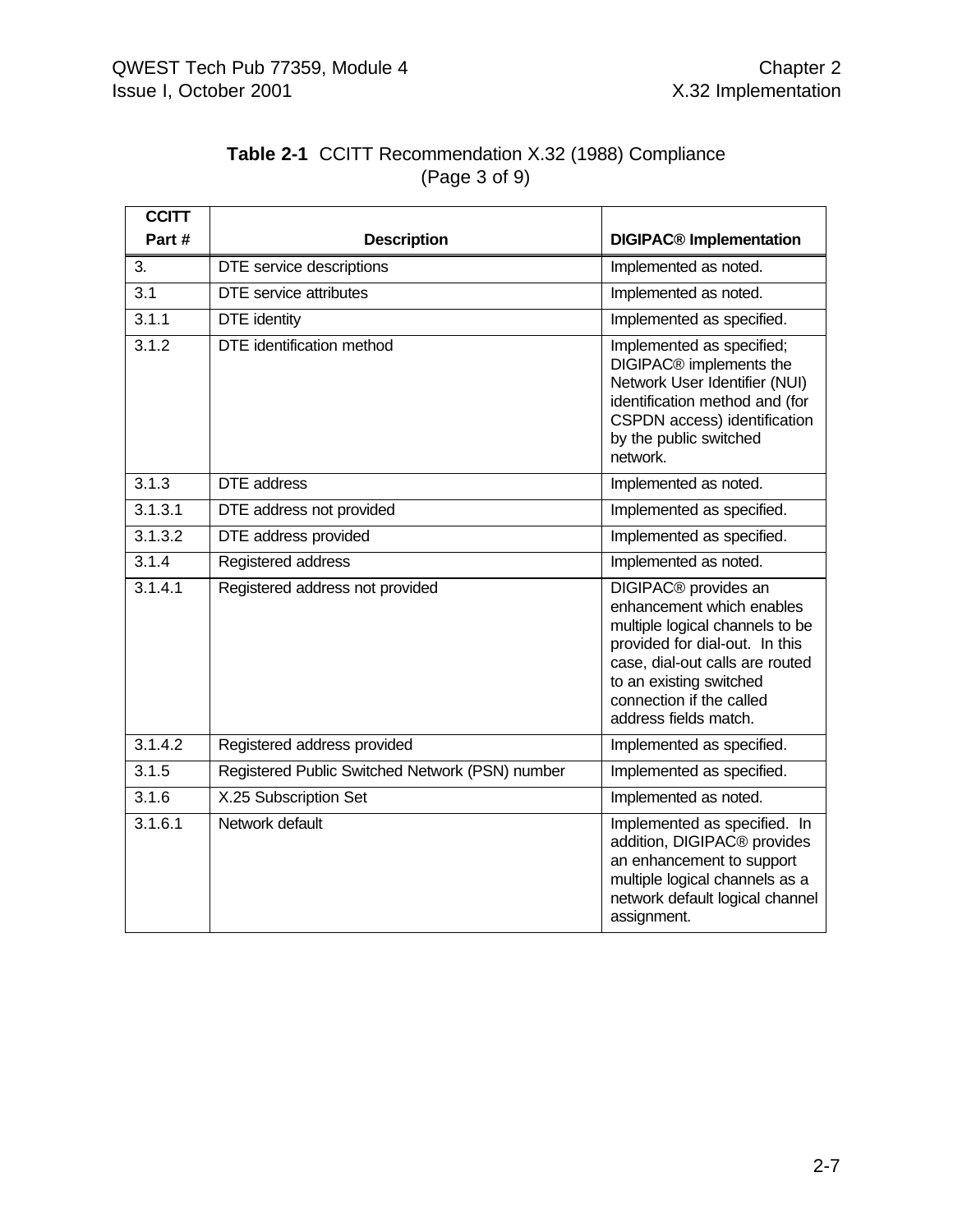| <b>Table 2-1 CCITT Recommendation X.32 (1988) Compliance</b> |
|--------------------------------------------------------------|
| (Page 4 of 9)                                                |

| <b>CCITT</b> |                                    |                                                                                                                                              |
|--------------|------------------------------------|----------------------------------------------------------------------------------------------------------------------------------------------|
| Part#        | <b>Description</b>                 | <b>DIGIPAC<sup>®</sup></b> Implementation                                                                                                    |
| 3.1.6.2      | User selectable                    | Implemented as specified.                                                                                                                    |
| 3.1.7        | Logical channels assignment        | Implemented as noted.                                                                                                                        |
| 3.1.7.1      | Network default                    | Implemented as specified.                                                                                                                    |
| 3.1.7.2      | User selectable                    | Implemented as specified.                                                                                                                    |
| 3.1.8        | Dial-out-by-the-PSPDN availability | Implemented as noted.                                                                                                                        |
| 3.1.8.1      | Network default                    | Implemented as specified;<br>DIGIPAC <sup>®</sup> provides dial-out<br>as the network default.                                               |
| 3.1.8.2      | User selectable                    | Implemented as specified.                                                                                                                    |
| 3.1.9        | Dial-out Access Type               | Implemented as noted.                                                                                                                        |
| 3.1.9.1      | Network default                    | Implemented as specified.                                                                                                                    |
| 3.1.9.2      | User selectable                    | Implemented as specified:<br>DIGIPAC <sup>®</sup> implements<br>modem selection by<br>registered address or by a<br>non-CCITT DOAS facility. |
| 3.1.10       | X.32 Optional User Facilities      | Not implemented.                                                                                                                             |
| 3.1.11       | DCE identify presentation          | Not implemented.                                                                                                                             |
| 3.1.12       | Link level address assignment      | Implemented as noted;<br>DIGIPAC <sup>®</sup> dynamically<br>matches the addressing used<br>by the remote DTE.                               |
| 3.1.12.1     | Network default                    | Implemented to match any.                                                                                                                    |
| 3.1.12.2     | User Selectable                    | Implemented to match any.                                                                                                                    |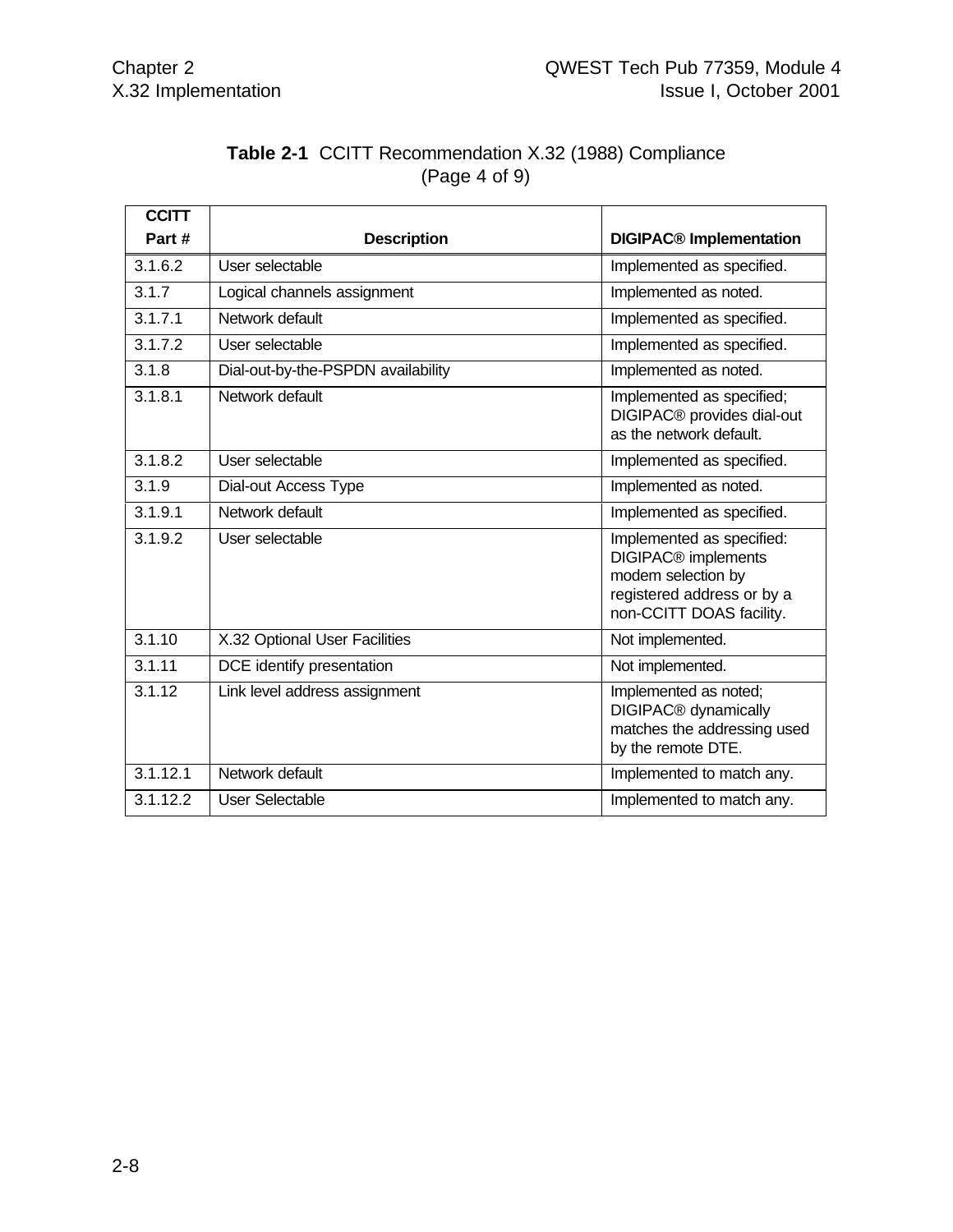| <b>Table 2-1 CCITT Recommendation X.32 (1988) Compliance</b> |  |
|--------------------------------------------------------------|--|
| (Page 5 of 9)                                                |  |

| <b>CCITT</b><br>Part# | <b>Description</b>                                      | <b>DIGIPAC<sup>®</sup></b> Implementation                                                                                                                                                      |
|-----------------------|---------------------------------------------------------|------------------------------------------------------------------------------------------------------------------------------------------------------------------------------------------------|
| 3.2                   | DTE services summary                                    | Implemented as specified.                                                                                                                                                                      |
| 3.3                   | Non-identified DTE service                              | On-line facility registration not<br>implemented. "Avail-RQ"<br>facilities in table 4/X.32 are<br>not implemented. DIGIPAC®<br>does not implement "AVAIL -<br>OPT" facilities in table 4/X.32. |
| 3.4                   | <b>Identified DTE service</b>                           | Implemented as specified.                                                                                                                                                                      |
| 3.5                   | <b>Customized DTE service</b>                           | Not implemented.                                                                                                                                                                               |
| $\overline{4}$ .      | Interface characteristics (physical level)              | Implemented as noted.                                                                                                                                                                          |
| 4.1                   | X.21 interface                                          | Implemented as noted.                                                                                                                                                                          |
| 4.1.1                 | DTE/DCE physical interface elements.                    | Implemented as specified.                                                                                                                                                                      |
| 4.1.2                 | Alignment of call control characters and error checking | Implemented as specified.                                                                                                                                                                      |
| 4.1.3                 | Procedures for entering operational phases              | Implemented as specified.                                                                                                                                                                      |
| 4.1.4                 | Clearing procedures                                     | Implemented as specified.                                                                                                                                                                      |
| 4.1.5                 | Failure detection principles and test loops             | Implemented as specified.                                                                                                                                                                      |
| 4.1.6                 | Signal element timing                                   | Implemented as specified.                                                                                                                                                                      |
| 4.2                   | X.21bis interface                                       | Not implemented.                                                                                                                                                                               |
| 4.2.1                 | DTE/DCE physical interface elements                     | Not implemented.                                                                                                                                                                               |
| 4.2.2                 | Procedures for entering operational phases              | Not implemented.                                                                                                                                                                               |
| 4.2.3                 | Failure detection and test loops                        | Not implemented.                                                                                                                                                                               |
| 4.2.4                 | Signal element timing                                   | Not implemented.                                                                                                                                                                               |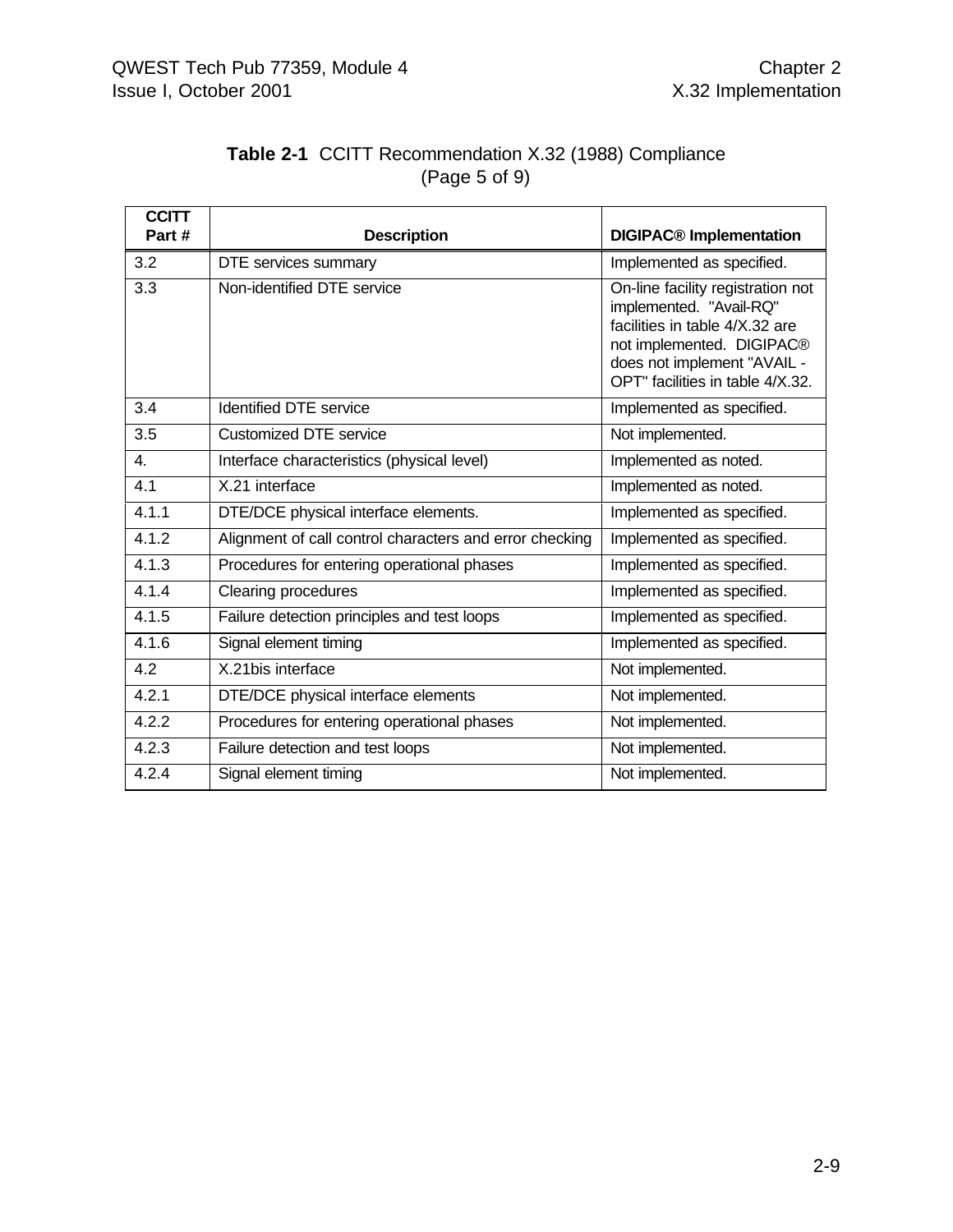|               | <b>Table 2-1 CCITT Recommendation X.32 (1988) Compliance</b> |  |
|---------------|--------------------------------------------------------------|--|
| (Page 6 of 9) |                                                              |  |

| <b>CCITT</b> |                                                             |                                                                                                                |
|--------------|-------------------------------------------------------------|----------------------------------------------------------------------------------------------------------------|
| Part#        | <b>Description</b>                                          | <b>DIGIPAC<sup>®</sup></b> Implementation                                                                      |
| 4.3          | V-series interface                                          | Implemented as noted.                                                                                          |
| 4.3.1        | Modem characteristics                                       | Implemented as specified;<br>DIGIPAC <sup>®</sup> supports both<br>V.22bis and V. 32 modems.                   |
| 4.3.2        | Procedures for full duplex operational phases               | Implemented as specified.                                                                                      |
| 4.3.3        | Procedures for half duplex operational phases               | Not implemented.                                                                                               |
| 4.3.4        | Origination procedures                                      | Implemented as specified.                                                                                      |
| 4.3.5        | Answering procedures                                        | Implemented as specified.                                                                                      |
| 4.3.6        | Disconnecting procedures                                    | Implemented as specified.                                                                                      |
| 4.3.7        | <b>Test loops</b>                                           | Implemented as specified.                                                                                      |
| 5.           | Link access procedure across the DTE/DCE interface          | Implemented as noted.                                                                                          |
| 5.1          | Introduction                                                | Implemented as noted.                                                                                          |
| 5.1.1        | Compatibility with the ISO balanced classes of<br>procedure | Implemented as specified.                                                                                      |
| 5.1.2        | Underlying transmission facility                            | Implemented as noted:<br>DIGIPAC <sup>®</sup> implements only<br>the full duplex option.                       |
| 5.2          | Link level address assignment                               | Implemented as noted:<br>DIGIPAC <sup>®</sup> dynamically<br>matches the addressing used<br>by the remote DTE. |
| 5.2.1        | Depending on switched access call direction                 | Implemented.                                                                                                   |
| 5.2.2        | Depending on roles of equipment as DTE and DCE              | Implemented.                                                                                                   |
| 5.3          | Use of XID frames                                           | Not implemented.                                                                                               |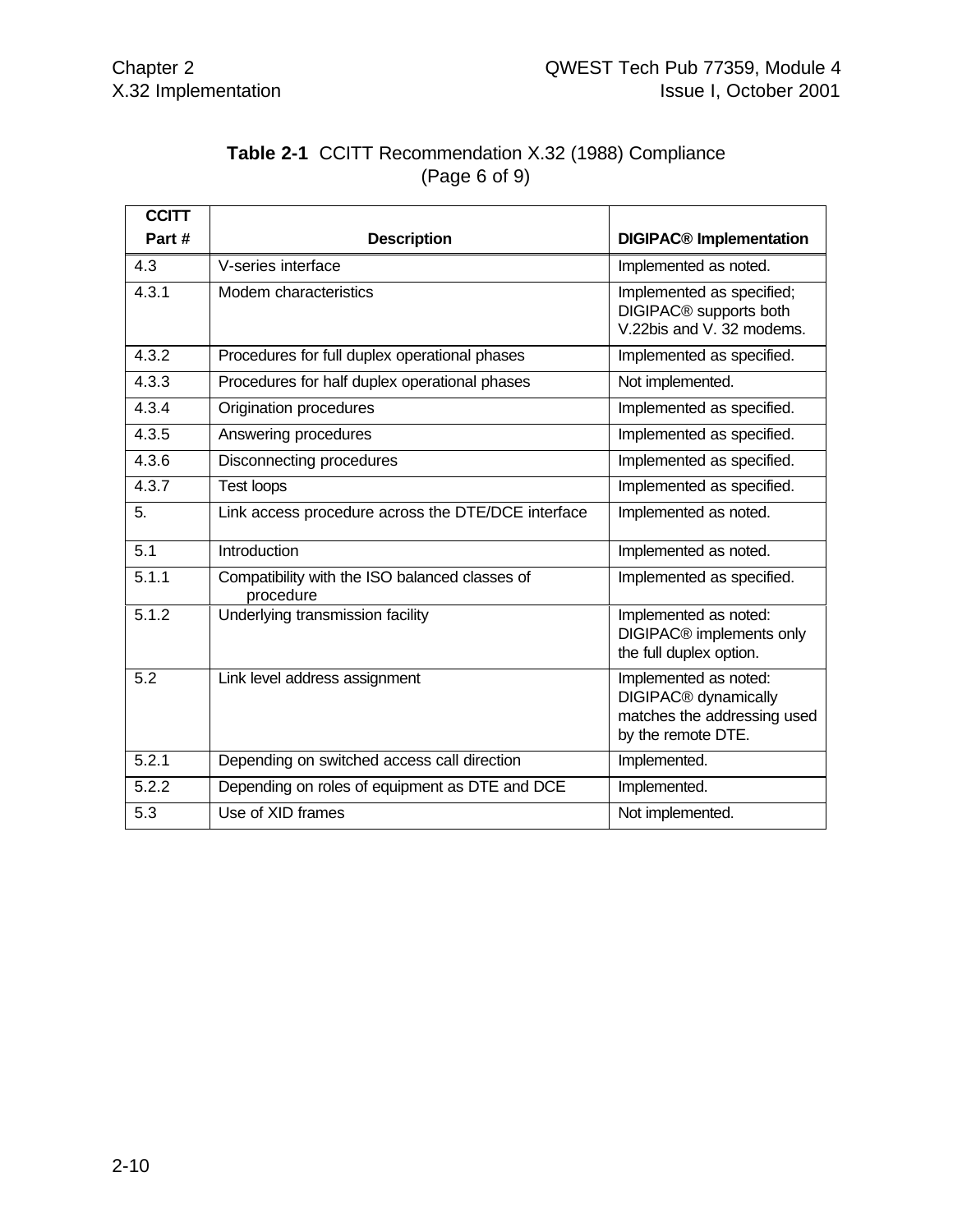| <b>Table 2-1 CCITT Recommendation X.32 (1988) Compliance</b> |  |  |
|--------------------------------------------------------------|--|--|
| (Page 7 of 9)                                                |  |  |

| <b>CCITT</b> |                                                                                                   |                                |
|--------------|---------------------------------------------------------------------------------------------------|--------------------------------|
| Part#        | <b>Description</b>                                                                                | <b>DIGIPAC®</b> Implementation |
| 5.3.1        | General                                                                                           | Not implemented.               |
| 5.3.1.1      | XID identification command                                                                        | Not implemented.               |
| 5.3.1.2      | XID response                                                                                      | Not implemented.               |
| 5.3.2        | Format of XID frame                                                                               | Not implemented.               |
| 5.3.3        | XID procedures for identification and X.32 optional<br>user facilities                            | Not implemented.               |
| 5.3.3.1      | General                                                                                           | Not implemented.               |
| 5.3.3.2      | Identification, authentication and selection of X.32<br>optional user facilities using XID frames | Not implemented.               |
| 5.4          | Link set-up and disconnection                                                                     | Implemented as noted.          |
| 5.4.1        | Link set-up                                                                                       | Implemented as specified.      |
| 5.4.2        | <b>Disconnection</b>                                                                              | Implemented as specified.      |
| 5.5          | <b>Multilink</b>                                                                                  | Not implemented.               |
| 5.6.         | Half-duplex operation                                                                             | Not implemented.               |
| 5.6.1        | Right to transmit                                                                                 | Not implemented.               |
| 5.6.2        | Level relationship                                                                                | Not implemented.               |
| 5.6.3        | State definitions                                                                                 | Not implemented.               |
| 5.6.4        | Timer XT1                                                                                         | Not implemented.               |
| 5.6.5        | Counter XC1                                                                                       | Not implemented.               |
| 5.6.6        | State diagram and descriptions                                                                    | Not implemented.               |
| 5.6.7        | State definitions expressed in terms applicable to a<br>modem interface                           | Not implemented.               |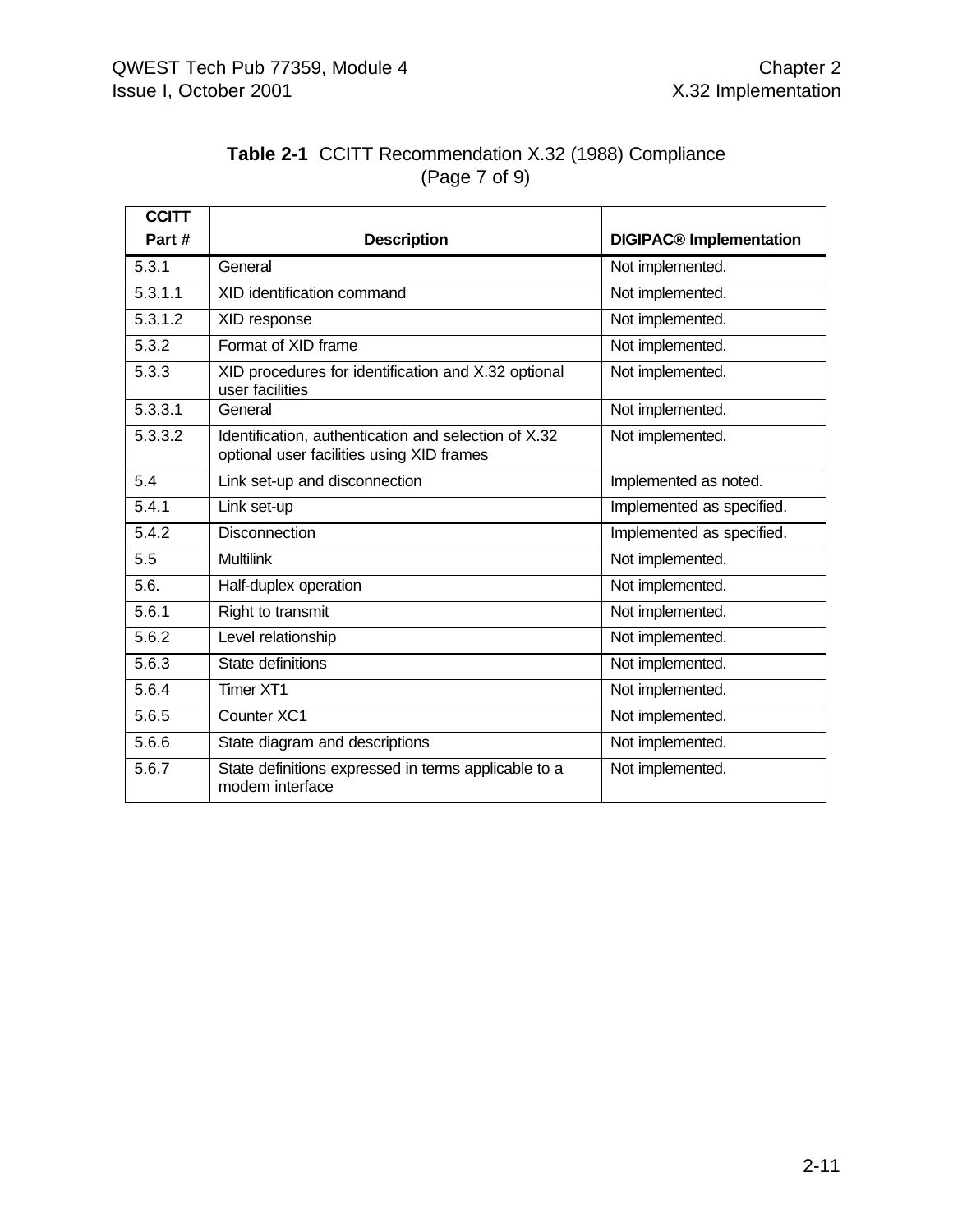# **Table 2-1** CCITT Recommendation X.32 (1988) Compliance (Page 8 of 9)

| <b>CCITT</b> |                                                                                                                            |                                                                                                       |
|--------------|----------------------------------------------------------------------------------------------------------------------------|-------------------------------------------------------------------------------------------------------|
| Part#        | <b>Description</b>                                                                                                         | <b>DIGIPAC<sup>®</sup></b> Implementation                                                             |
| 5.6.8        | Table of transitions between states expressed in terms<br>applicable to a modem interface                                  | Not implemented.                                                                                      |
| 5.6.9        | Turn around checkpoint retransmission                                                                                      | Not implemented.                                                                                      |
| 5.6.10       | Interworking with a DTE/DCE without turn around<br>checkpoint additional procedures                                        | Not implemented.                                                                                      |
| 6.           | Packet level                                                                                                               | Implemented as noted.                                                                                 |
| 6.1          | Scope and field of application                                                                                             | Implemented as noted.                                                                                 |
| 6.2          | Use of registration packets for identification of DTE<br>and/or DCE and for conveyance of X.32 optional user<br>facilities | Not implemented.                                                                                      |
| 6.3          | Identification and authentication of DTE using the NUI<br>facility in call set-up packet                                   | Implemented as noted.                                                                                 |
| 6.3.1        | NUI override facility                                                                                                      | Not implemented.                                                                                      |
| 6.3.2        | Operation of the per-call NUI facility                                                                                     | Implemented as specified;<br>DIGIPAC <sup>®</sup> does not<br>implement the NUI override<br>facility. |
| 7.           | X.32 procedures, formats and facilities                                                                                    | Implemented as noted.                                                                                 |
| 7.1          | Identification protocol                                                                                                    | Not implemented.                                                                                      |
| 7.1.1        | Protocol elements                                                                                                          | Not implemented.                                                                                      |
| 7.1.2        | Identification protocol procedure                                                                                          | Not implemented.                                                                                      |
| 7.1.3        | Identification protocol formats                                                                                            | Not implemented.                                                                                      |
| 7.2          | Procedures for X.32 optional user facilities                                                                               | Implemented as noted.                                                                                 |
| 7.2.1        | Secure dial-back facility                                                                                                  | Not implemented.                                                                                      |
| 7.2.2        | Temporary location facility                                                                                                | Not implemented.                                                                                      |
| 7.3          | Coding of the identification protocol elements and X.32<br>facilities                                                      | Not implemented.                                                                                      |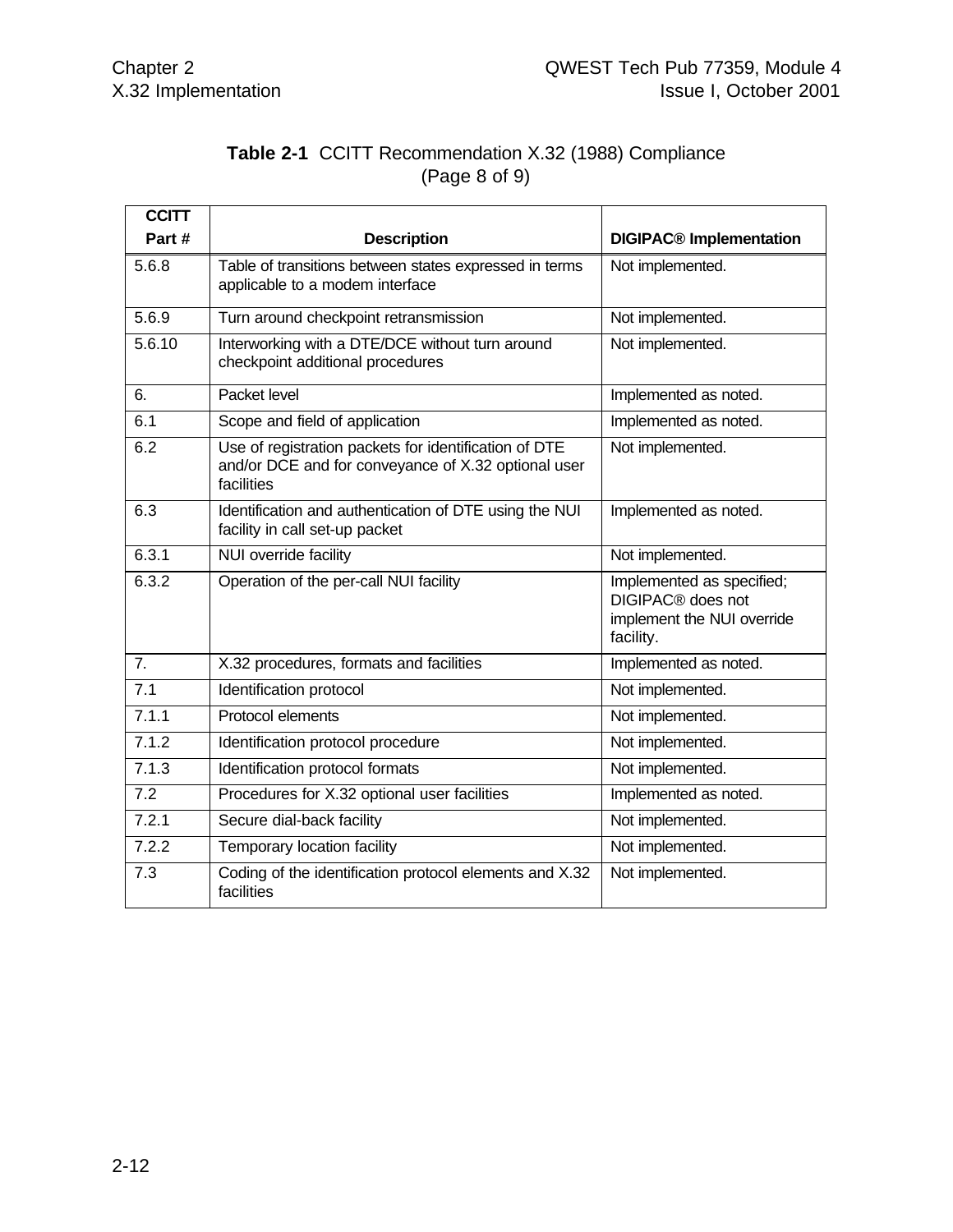| <b>Table 2-1 CCITT Recommendation X.32 (1988) Compliance</b> |  |  |
|--------------------------------------------------------------|--|--|
| (Page 9 of 9)                                                |  |  |

| <b>CCITT</b> |                                                                                     |                                           |
|--------------|-------------------------------------------------------------------------------------|-------------------------------------------|
| Part#        | <b>Description</b>                                                                  | <b>DIGIPAC<sup>®</sup></b> Implementation |
| 7.3.1        | General                                                                             | Not implemented.                          |
| 7.3.2        | Coding of the identification protocol element and X.32<br>facility code fields      | Not implemented.                          |
| 7.3.3        | Coding of the identification protocol element and X.32<br>facility parameter fields | Not implemented.                          |
| 7.3.3.1      | Identity element                                                                    | Not implemented.                          |
| 7.3.3.2      | Signature element                                                                   | Not implemented.                          |
| 7.3.3.3      | Random number element                                                               | Not implemented.                          |
| 7.3.3.4      | Signed response element                                                             | Not implemented.                          |
| 7.3.3.5      | Diagnostic element                                                                  | Not implemented.                          |
| 7.3.3.6      | Temporary location facility                                                         | Not implemented.                          |
| 7.4          | Security grade 2 method                                                             | Not implemented.                          |
| 7.5          | Timer T14                                                                           | Implemented as specified.                 |
| 7.6          | Timer T15                                                                           | Not implemented.                          |

**Note**: Functionalities not implemented are X.32 optional functionalities.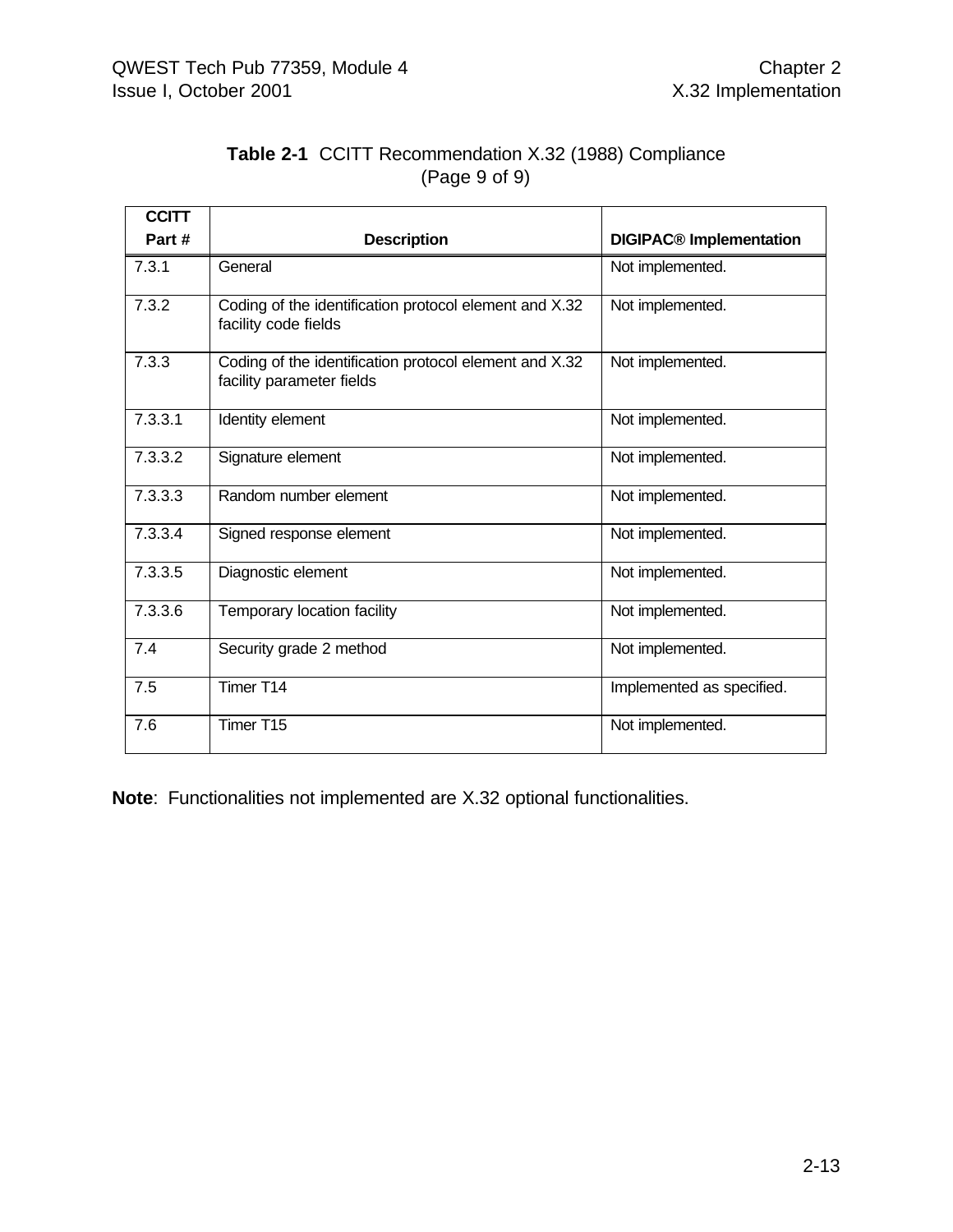**Table 2-2** Summary of X.32 DIGIPAC® Standard (Default) Interface Attributes

| <b>PHYSICAL LEVEL</b>                 |                                                                                    |
|---------------------------------------|------------------------------------------------------------------------------------|
| <b>Transmission Rates</b>             | 9.6 kbit/s                                                                         |
| Interface                             | EIA-232 Recommendation for 2.4 to 9.6 kbit/s                                       |
|                                       | V.32 Synchronous Modems                                                            |
| <b>LINK LEVEL</b>                     |                                                                                    |
| Procedure                             | <b>LAPB/SLP</b>                                                                    |
| Parameter K                           | $K = 7$ (Modulo 8)                                                                 |
|                                       | $=127$ (modulo 128)                                                                |
| Parameter N1                          | 2120 bit (256 octets)                                                              |
| Parameter <sub>N2</sub>               | 10                                                                                 |
| Timer T1                              | 3 Seconds                                                                          |
| Parameter T2                          | 0.4 seconds                                                                        |
| Time T <sub>3</sub>                   | 15 Seconds                                                                         |
| <b>Frame Address Field Convention</b> |                                                                                    |
| Command                               | 03                                                                                 |
| Response                              | 01                                                                                 |
| <b>PACKET LEVEL</b>                   |                                                                                    |
| Packet Types                          | All basic packets                                                                  |
| Number of logical channels            |                                                                                    |
| per link (2 way)                      | Default = $10$                                                                     |
| <b>Packet Size</b>                    | 128 octets                                                                         |
| <b>Packet Window Size</b>             | $W = 2$                                                                            |
| <b>Packet Sequence Numbering</b>      | Modulo 8                                                                           |
| <b>Address Format</b>                 | Internetwork: 4 digit DNIC + 10 digit NTN                                          |
|                                       | Intra-network: 10 digit NTN                                                        |
|                                       | ISDN Addresses: 1+0+CC+N(S)N                                                       |
|                                       | $CC = Country Code (1 for North America)$<br>$N(S)N = National Significant Number$ |
| <b>Access Line Take Down</b>          | <b>Unconditional and Conditional</b>                                               |
| Timer T10                             | 60 Seconds                                                                         |
| Timer T11                             | 180 Seconds                                                                        |
| Timer T12                             | 60 Seconds                                                                         |
| Timer T13                             | 60 Seconds                                                                         |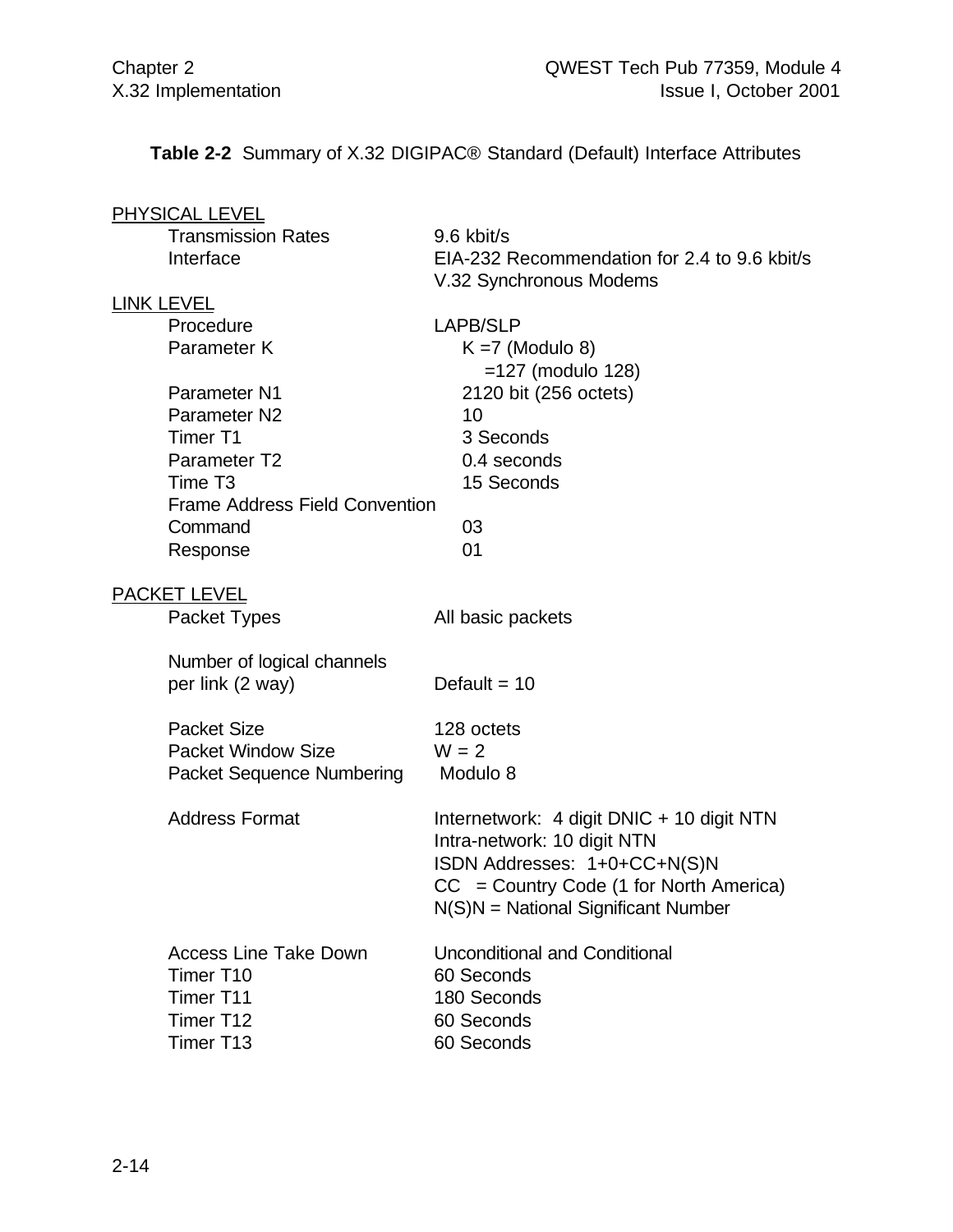#### **CONTENTS**

| <b>Chapter and Section</b> |  | Page |  |
|----------------------------|--|------|--|
|                            |  |      |  |
| <b>Table</b>               |  |      |  |
|                            |  |      |  |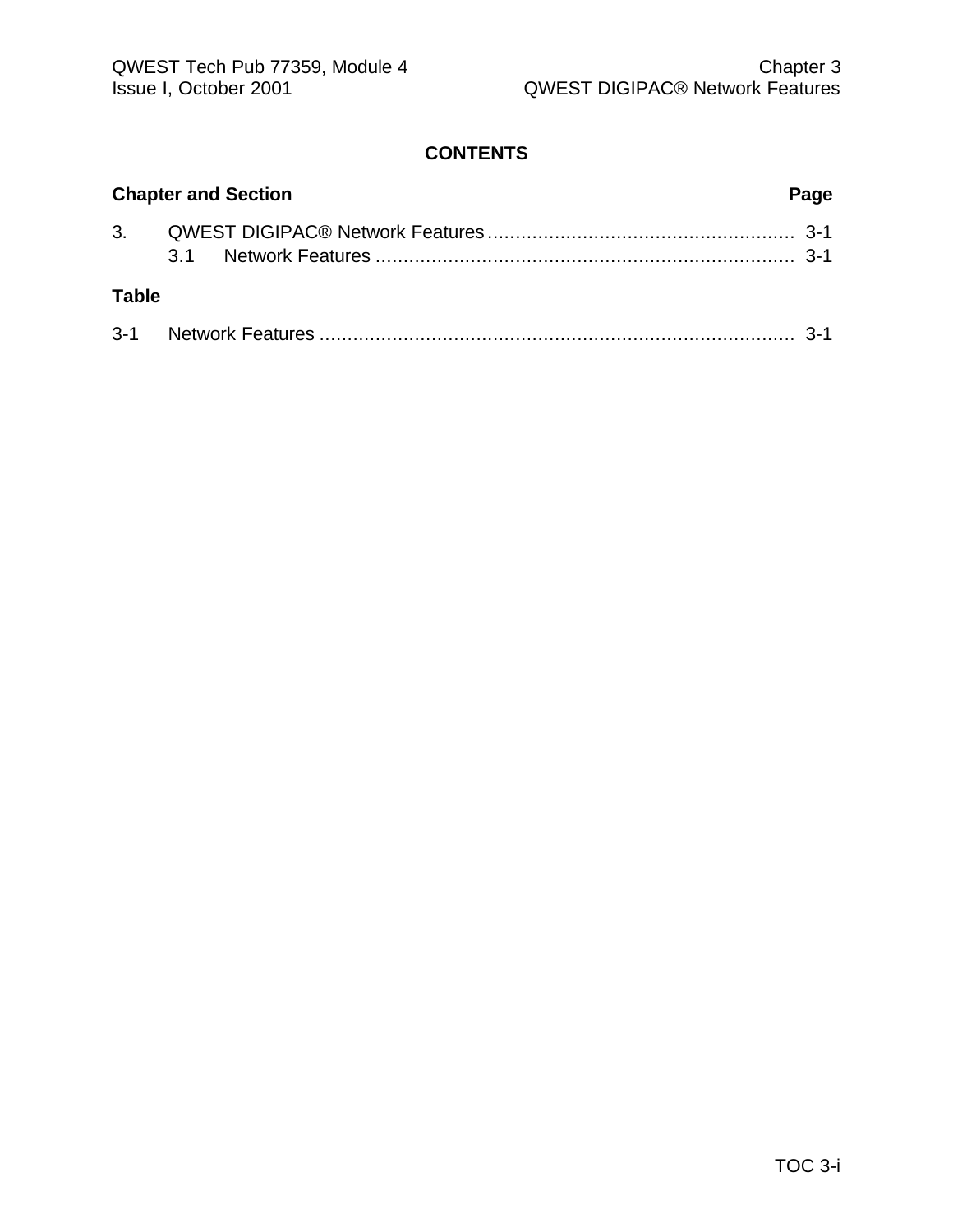#### **3. QWEST DIGIPAC® Network Features**

#### **3.1 Network Features**

Please reference the following Table 3-1

KEY: S - Supported; NS - Not Supported; NA - Not Applicable

| <b>Table 3-1</b> Network Features |
|-----------------------------------|
| (Page 1 of 2)                     |

| <b>FEATURE</b>                                   | <b>ASYNCHRONOUS</b> | X.25      | X.75         |
|--------------------------------------------------|---------------------|-----------|--------------|
|                                                  |                     |           |              |
| <b>Extended Packet Sequence Numbering Module</b> | <b>NA</b>           | S         | S            |
| 128                                              |                     |           |              |
| <b>Nonstandard Default Window Sizes</b>          | <b>NA</b>           | S         | S            |
| Default throughput Classes Assignment            | S                   | S         | <b>NA</b>    |
| Incoming Calls Barred                            | S                   | S         | $\mathsf S$  |
| <b>Outgoing Calls Barred</b>                     | $\mathbf S$         | S         | S            |
| One-way Logical Channel Outgoing                 | S                   | S         | <b>NA</b>    |
| One-way Logical Channel Incoming                 | S                   | S         | <b>NA</b>    |
| <b>Closed User Group</b>                         | S                   | S         | S            |
| <b>CUG with Outgoing Access</b>                  | S                   | S         | S            |
| <b>CUG with Incoming Access</b>                  | S                   | S         | <b>NA</b>    |
| Incoming Calls Barred Within a CUG               | S                   | S         | <b>NA</b>    |
| Outgoing Calls Barred Within a CUG               | S                   | S         | <b>NA</b>    |
| Reverse Charging                                 | S                   | S         | $\mathsf S$  |
| Reverse Charging Acceptance                      | S                   | S         | $\mathsf S$  |
| <b>RPOA Selection</b>                            | S                   | S         | $\mathsf{s}$ |
| <b>Nonstandard Default Packet Sizes</b>          | S                   | S         | S            |
| Multiple Circuits to the same DTE                | <b>NA</b>           | s<br>s    | <b>NA</b>    |
| Flow Control Parameter Negotiation               | $\mathbb S$         |           | S            |
| <b>Throughput Class Negotiation</b>              | S                   | S         | S            |
| <b>Fast Select</b>                               | S                   | S         | S            |
| <b>Fast Select Acceptance</b>                    | S                   | S         | <b>NA</b>    |
| <b>Closed User Group Selection</b>               | S                   | S         | $\mathsf{S}$ |
| <b>Local Charging Prevention</b>                 | S                   | S         | <b>NA</b>    |
| Network User Identification                      | S                   | S         | <b>NS</b>    |
| Charging Information                             | S                   | S         | <b>NA</b>    |
| Multi-Line Hunt Group                            | S                   | S         | <b>NA</b>    |
| <b>Call Redirection</b>                          | S                   | S         | <b>NA</b>    |
| Call Line Address Modification Notification      | S                   | S         | <b>NS</b>    |
| <b>Call Redirection Notification</b>             | S                   | S         | <b>NA</b>    |
| <b>Direct Call</b>                               | $\mathsf{S}$        | <b>NA</b> | <b>NA</b>    |
| <b>Packet Retransmission</b>                     | <b>NS</b>           | <b>NS</b> | <b>NS</b>    |
| <b>Bilateral Closed User Group</b>               | <b>NS</b>           | <b>NS</b> | <b>NS</b>    |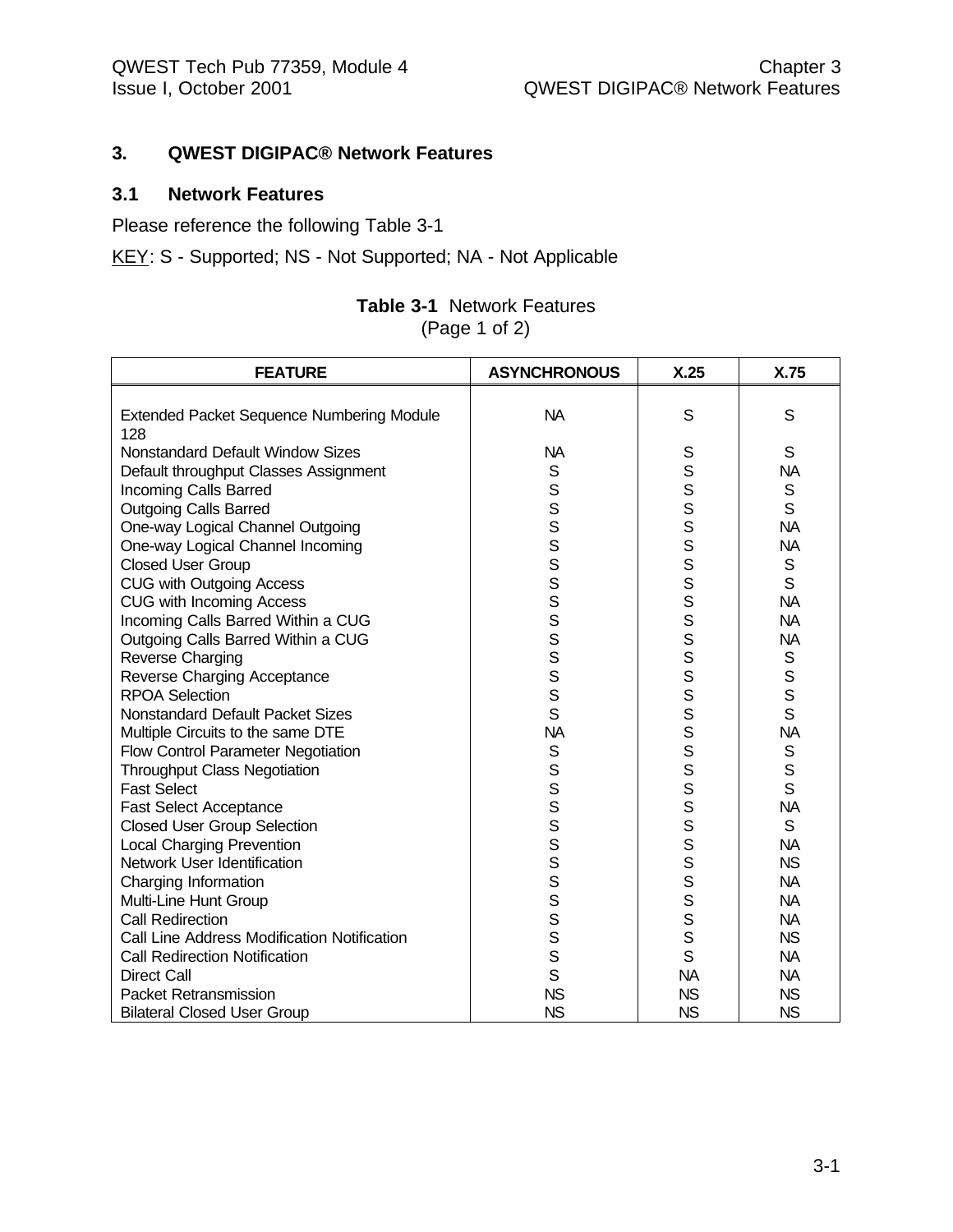| <b>FEATURE</b>                              | <b>ASYNCHRONOUS</b>     | X.25        | X.75        |
|---------------------------------------------|-------------------------|-------------|-------------|
|                                             |                         |             |             |
| <b>Window Size Indication</b>               | <b>NA</b>               | <b>NA</b>   | S           |
| <b>Utility Marker</b>                       | <b>NA</b>               | <b>NA</b>   | S           |
| <b>Bilateral CUG with Outgoing Access</b>   | <b>NS</b>               | <b>NS</b>   | <b>NS</b>   |
| <b>On-line Facility Registration</b>        | <b>NS</b>               | <b>NS</b>   | <b>NS</b>   |
| Multiple Trunks with the Same Address       | S                       | S           | S           |
| <b>Abbreviated Address Calling</b>          | $\mathbf S$             | <b>NA</b>   | <b>NA</b>   |
| Setting Values of PAD Parameters            | S                       | <b>NA</b>   | <b>NA</b>   |
| Reading Values of PAD Parameters            | S                       | <b>NA</b>   | <b>NA</b>   |
| Automatic Detection of: Data Rate Code and  |                         |             |             |
| <b>Operational Characteristics</b>          | S                       | <b>NA</b>   | <b>NA</b>   |
| <b>PAD Recall</b>                           |                         | <b>NA</b>   | <b>NA</b>   |
| Echo                                        |                         | <b>NA</b>   | <b>NA</b>   |
| Selection of Data Forwarding Signal         | S<br>S<br>S<br>S        | <b>NA</b>   | <b>NA</b>   |
| Selection of Idle Time Delay                |                         | <b>NA</b>   | <b>NA</b>   |
| <b>Ancillary Device Control</b>             | $\overline{\mathbf{s}}$ | <b>NA</b>   | <b>NA</b>   |
| Suppression of PAD Service Signals          | S                       | <b>NA</b>   | <b>NA</b>   |
| Selection of Operation of PAD on Receipt of | S                       | <b>NA</b>   | <b>NA</b>   |
| <b>Break</b>                                | S                       | <b>NA</b>   | <b>NA</b>   |
| <b>Discard Output</b>                       | S                       | <b>NA</b>   | <b>NA</b>   |
| Padding After Carriage Return               | S                       | <b>NA</b>   | <b>NA</b>   |
| Line Folding                                | S                       | <b>NA</b>   | <b>NA</b>   |
| <b>Binary Speed (Read Only)</b>             | S                       | <b>NA</b>   | <b>NA</b>   |
| Flow Control of PAD by Start-Stop Mode DTE  | S                       | <b>NA</b>   | <b>NA</b>   |
| Linefeed Insertion                          | S                       | <b>NA</b>   | <b>NA</b>   |
| <b>Linefeed Padding</b>                     | S                       | <b>NA</b>   | <b>NA</b>   |
| <b>Editing Functions</b>                    | S                       | <b>NA</b>   | <b>NA</b>   |
| <b>Parity Functions</b>                     | S                       | S           | <b>NA</b>   |
| <b>Standard Profile Selections</b>          | S                       | $\mathsf S$ | S           |
| <b>Permanent Virtual Circuits</b>           | <b>NS</b>               | $\mathsf S$ | <b>NS</b>   |
| D-bit Modification                          | <b>NS</b>               | S           | <b>NS</b>   |
| Transmit Delay Selection and Notification   | <b>NS</b>               | <b>NS</b>   | <b>NS</b>   |
| <b>Bilateral CUG Selection</b>              | <b>NA</b>               | <b>NA</b>   | $\mathbb S$ |
| <b>Transit Network Identification</b>       | <b>NA</b>               | <b>NA</b>   | S           |
| Call Identifier                             |                         |             |             |
|                                             |                         |             |             |

#### **Table 3-1** Network Features (Page 2 of 2)

**Note:** Network features supported may change with updated tariff filings.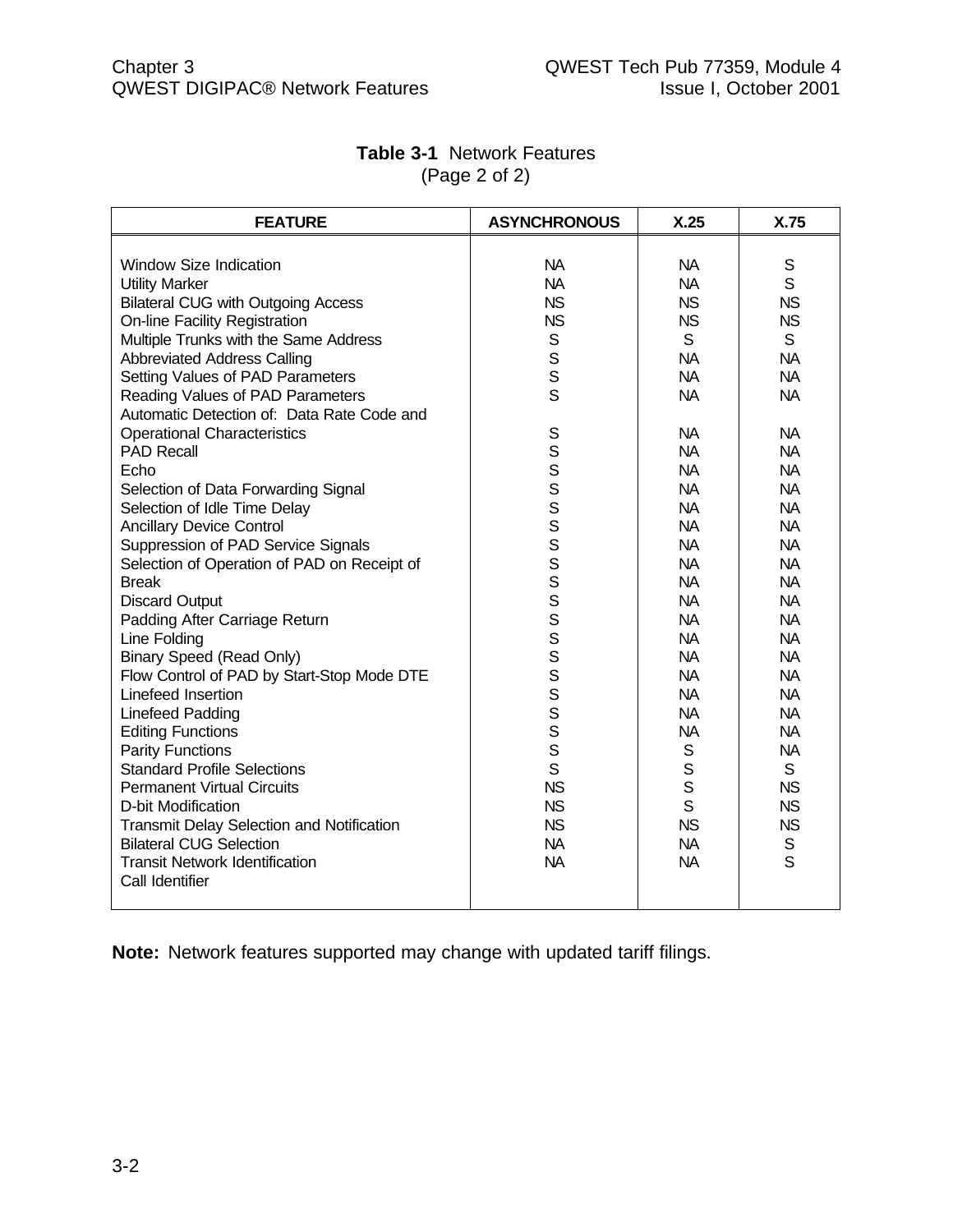# **CONTENTS**

# **Chapter and Section Page**

# **Table**

| $4 - 1$ | Dial Access - Synchronous - 9600 bit/s CCITT Recommendation V.32 |  |
|---------|------------------------------------------------------------------|--|
|         |                                                                  |  |
|         |                                                                  |  |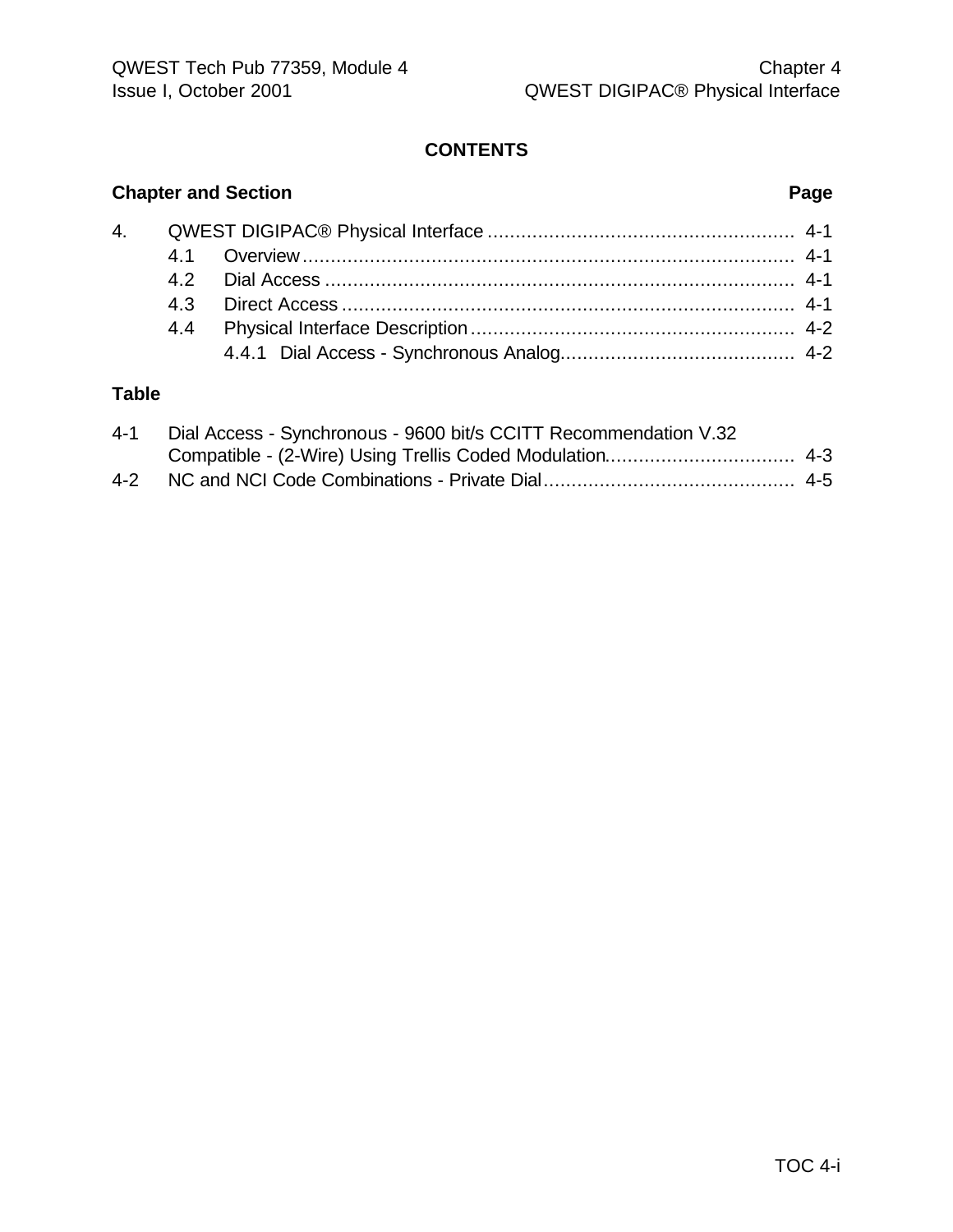# **4. QWEST DIGIPAC® Physical Interface**

#### **4.1 Overview**

This Chapter describes the physical interface with the DIGIPAC® Network. Descriptions for the Line, Modem, Data Service Unit (DSU) and DIGIPAC® Network port are addressed. In this document, Modem is used generically to identify either an analog data Modem or a digital data DSU. Modems attached to the DIGIPAC® Network must be compatible with the description shown for each type of service. If not compatible, the customer provided modem will not be able to communicate with the associated DIGIPAC® modem located in the Central Office (CO).

Table 4-1 specifies the options for the modem types required to accommodate the DIGIPAC® X.32 service. This table provides a description of each selected option and whether the option is required or recommended for the customer. The options are intended to be generic to a given modem. The customer provided modem may have different technology or texts to describe each option; with fewer or more options than addressed. Table 4-2 lists compatible Network Channel (NC) and Network Channel Interface (NCI) code combinations to assist the customer with NC and NCI selections.

A glossary section is provided Chapter 5 to assist the customer in understanding the terminology used in this section. Your QWEST Communications, Inc. Marketing Representative may be contacted for assistance with questions and for further clarification.

#### **4.2 Dial Access**

DIGIPAC® supports dial access X.32 ports that provide a full duplex interface at 9600 bit/s.

After a disconnect in the physical level by either the user or the network, the network modem prevents subsequent connections to dial port until after the user's session is cleared. This requirement prevents another user from being connected to this port and thus, being connected to the previous session.

#### **4.3 Direct Access**

Since X.32 is a dial access interface for X.25 the Direct Access for X.25 services is described in Module 2 of this publication.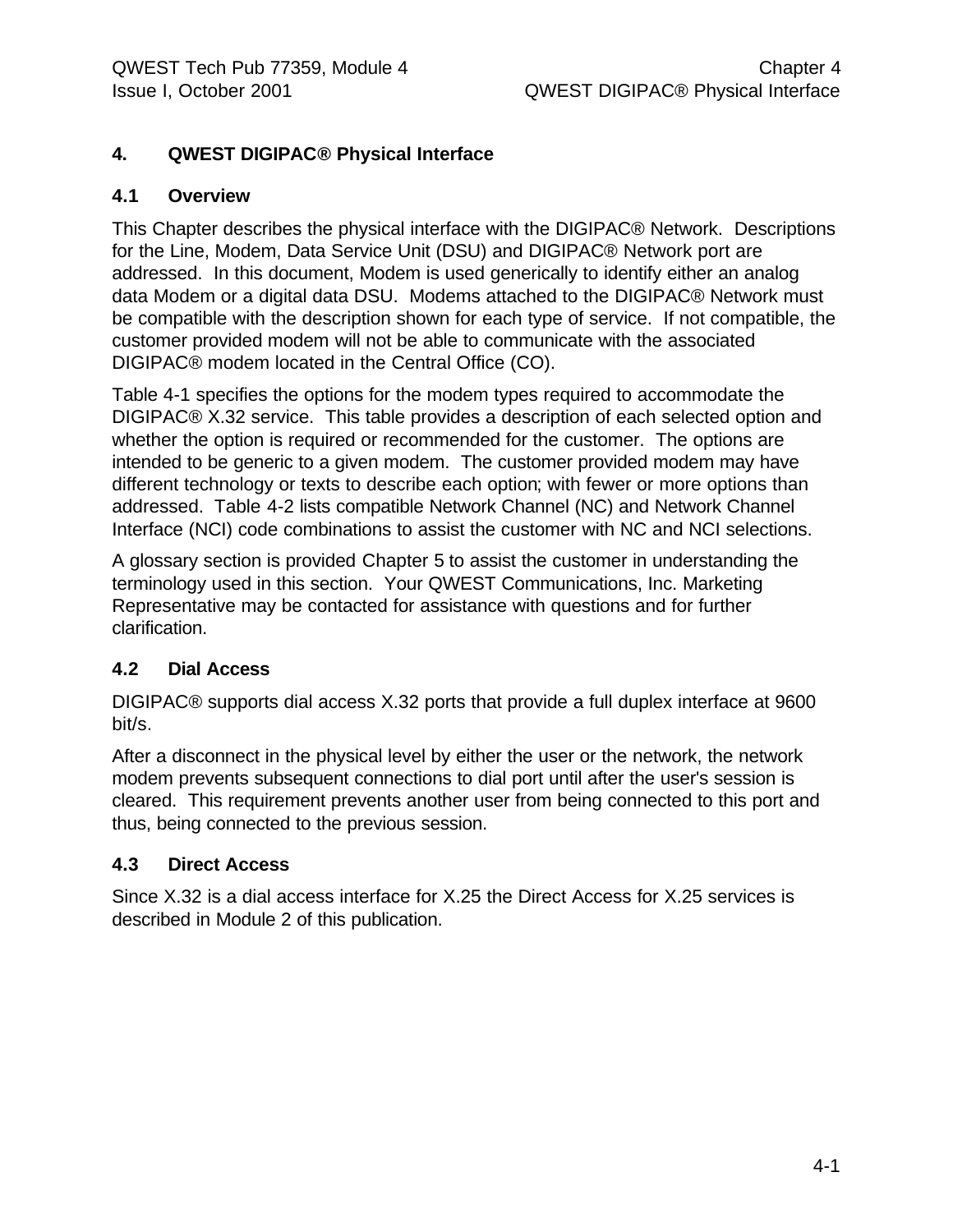#### **4.4 Physical Interface Description**

#### **4.4.1 Dial Access - Synchronous Analog**

• Dial Access - Synchronous - 9600 bit/s

Line: 2-Wire; Business/Residence; 1 party

Modem: CCITT V.32 compatible using Trellis Coded Modulation scheme

Interface specifications and operation in accordance with CCITT Recommendation V.32 - 1988 "A Family Of 2-Wire Modems Operating At Data Signaling Rates Of Up To 9600 bit/s For Use On The General Switched Telephone Network And One Leased Telephone-Type Circuits".

See Table 4-1 for options

Port: EIA RS-232-D; (CCITT V.24/V.28/V.54)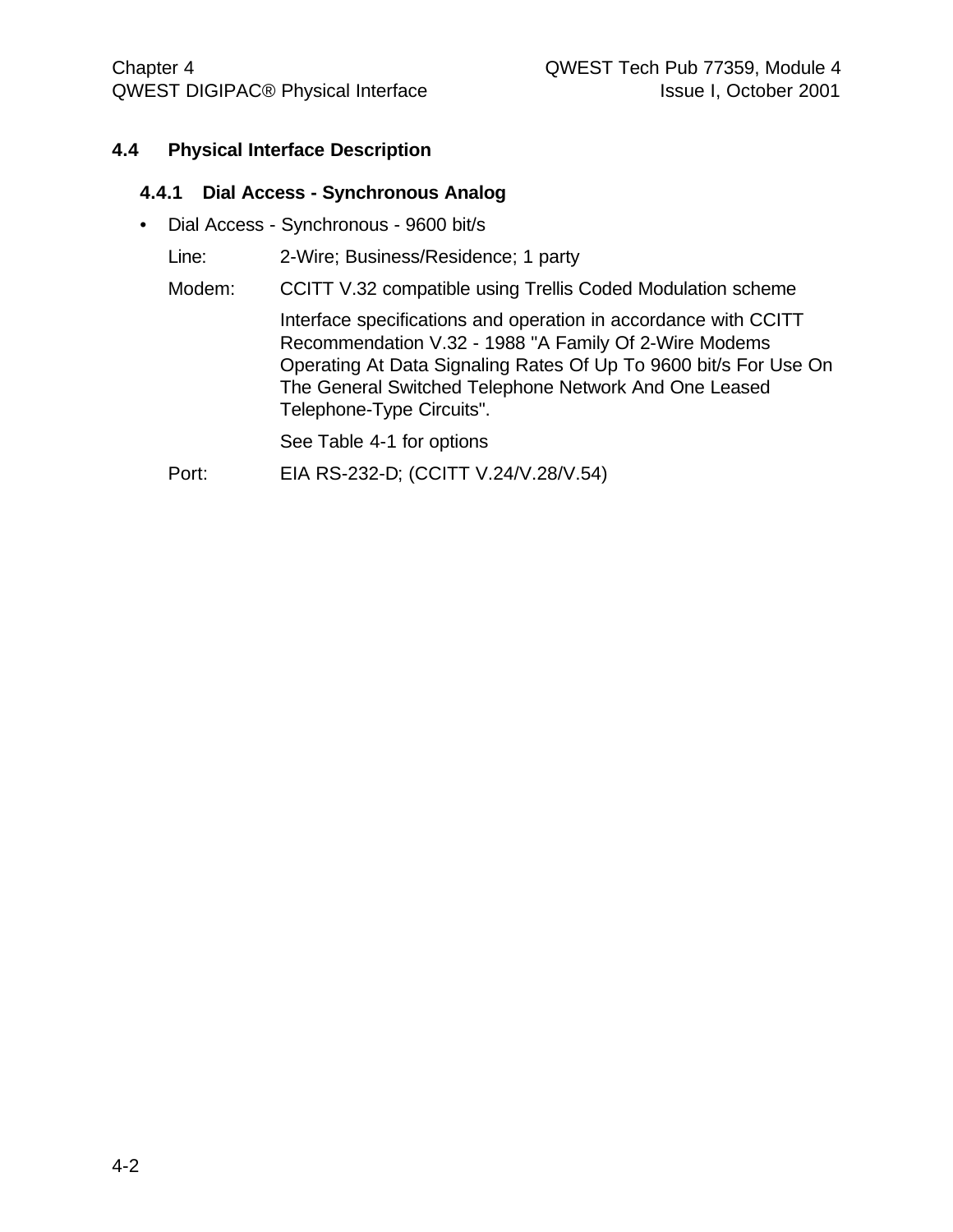### **Table 4-1** Dial Access - Synchronous - 9600 bit/s CCITT Recommendation V.32 Compatible - (2-Wire) Using Trellis Coded Modulation (Page 1 of 2)

|     | <b>REQUIRED MODEM OPTIONS (DIGIPAC® AND CUSTOMER)</b>                                                                             |
|-----|-----------------------------------------------------------------------------------------------------------------------------------|
| 1.  | Communication protocol compatibility: CCITT                                                                                       |
| 2.  | Switched network operation.                                                                                                       |
| 3.  | Data transmission: Synchronous operation.                                                                                         |
| 4.  | Trellis Coded Modulation, enabled.                                                                                                |
| 5.  | Data rate: 9600 bit/s.                                                                                                            |
| 6.  | Transmitter timing source: Modem clock (INTERNAL)                                                                                 |
| 7.  | Transmit signal level: - 9.0 dBm - Permissive.                                                                                    |
| 8.  | Constant transmit carrier. Carrier stays on independent of RTS from the DTE.                                                      |
| 9.  | Line impedance: 600 ohms.                                                                                                         |
| 10. | Send space disconnect, enabled. Transmits 2 to 4 seconds of spaces at end of call to<br>disconnect remote modem.                  |
| 11. | Receive space disconnect, enabled. Modem disconnects upon receiving approximately 2<br>seconds of space signal from remote modem. |
| 12. | Loss of carrier disconnect, disabled. Modem will maintain data connection when loss of<br>received carrier is detected.           |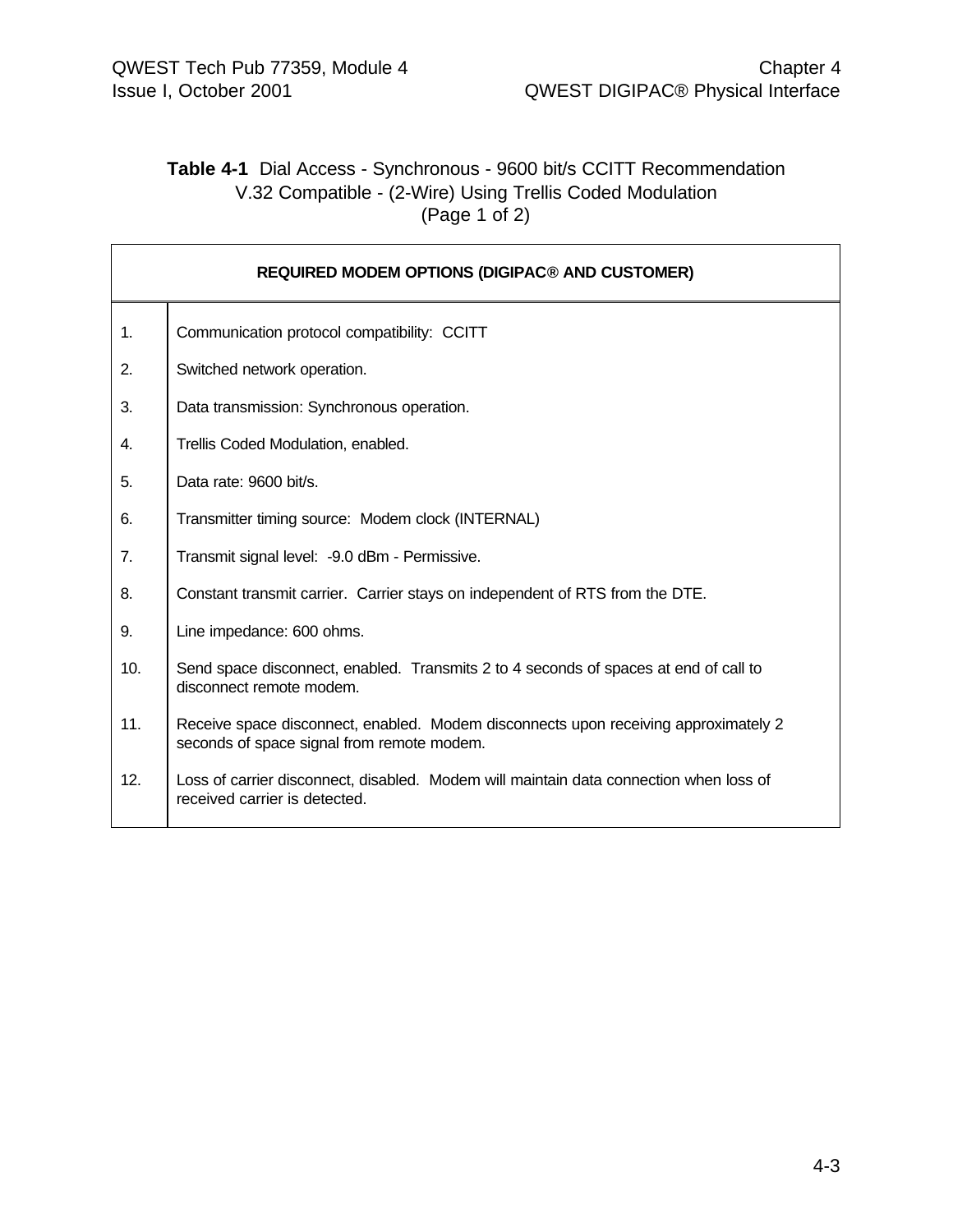# **Table 4-1** Dial Access - Synchronous - 9600 bit/s CCITT Recommendation V.32 Compatible - (2-Wire) Using Trellis Coded Modulation (Page 2 of 2)

|            | <b>DIGIPAC® MODEM OPTIONS</b>                                                                                                                                                   |
|------------|---------------------------------------------------------------------------------------------------------------------------------------------------------------------------------|
| 1.         | Dialing mode is Duel Tone Multiple Frequency (DTMF).                                                                                                                            |
| 2.         | Request To Sent (CA/105) To Clear To Send (CB/106) delay: within 2 ms.                                                                                                          |
| 3.         | Received Line Signal Detector, circuit CF/109 (pin 8) turns OFF and ON in response to the OFF<br>and ON transitions or received carrier, not forced ON.                         |
| 4.         | Data Terminal Ready (CD) is transitive. An OFF transition causes the modem to terminate the<br>connection (go on-hook), then return to the command mode.                        |
| 5.         | DTE control of data rate via circuit CH/111 (pin 23), disabled. Terminal cannot control modem<br>data rate.                                                                     |
| 6.         | Ring indicator circuit CE/125 (pin 22), is on during ringing only.                                                                                                              |
| 7.         | Automatic answering, enabled. Modem automatically answers calls and switches to data mode.                                                                                      |
| 8.         | Data Set Ready (circuit CC/107) normal, indicates when modem is ready to exchange control<br>signals with the DTE to initiate transfer of data.                                 |
|            | Data Set Ready (circuit CC/107) forced ON during Analog Loopback test.                                                                                                          |
| 9.         | DTE control of Analog Loopback via circuit LL/141, enabled and assigned to pin 18.                                                                                              |
| 10.        | Modem goes off-hook (busy) when an Analog Loopback test is invoked.                                                                                                             |
| 11.        | DTE control of Remote Digital Loopback via circuit RL/140 (pin 21), enabled.                                                                                                    |
| 12.<br>13. | Enable modem's ability to respond to Remote Digital Loopback (RDL) signal from remote<br>modem. The modem responds to a digital loopback signal generated by the far end modem. |
|            | Test mode indication to DTE via circuit TM/142, (pin 25), enabled.                                                                                                              |
| 14.        | Signal quality abort, enabled. Modem will initiate retrain procedures upon detection of<br>unsatisfactory signal reception or loss of equalization.                             |
| 15.<br>16. | Frame and signal grounds separated by 100 ohms.                                                                                                                                 |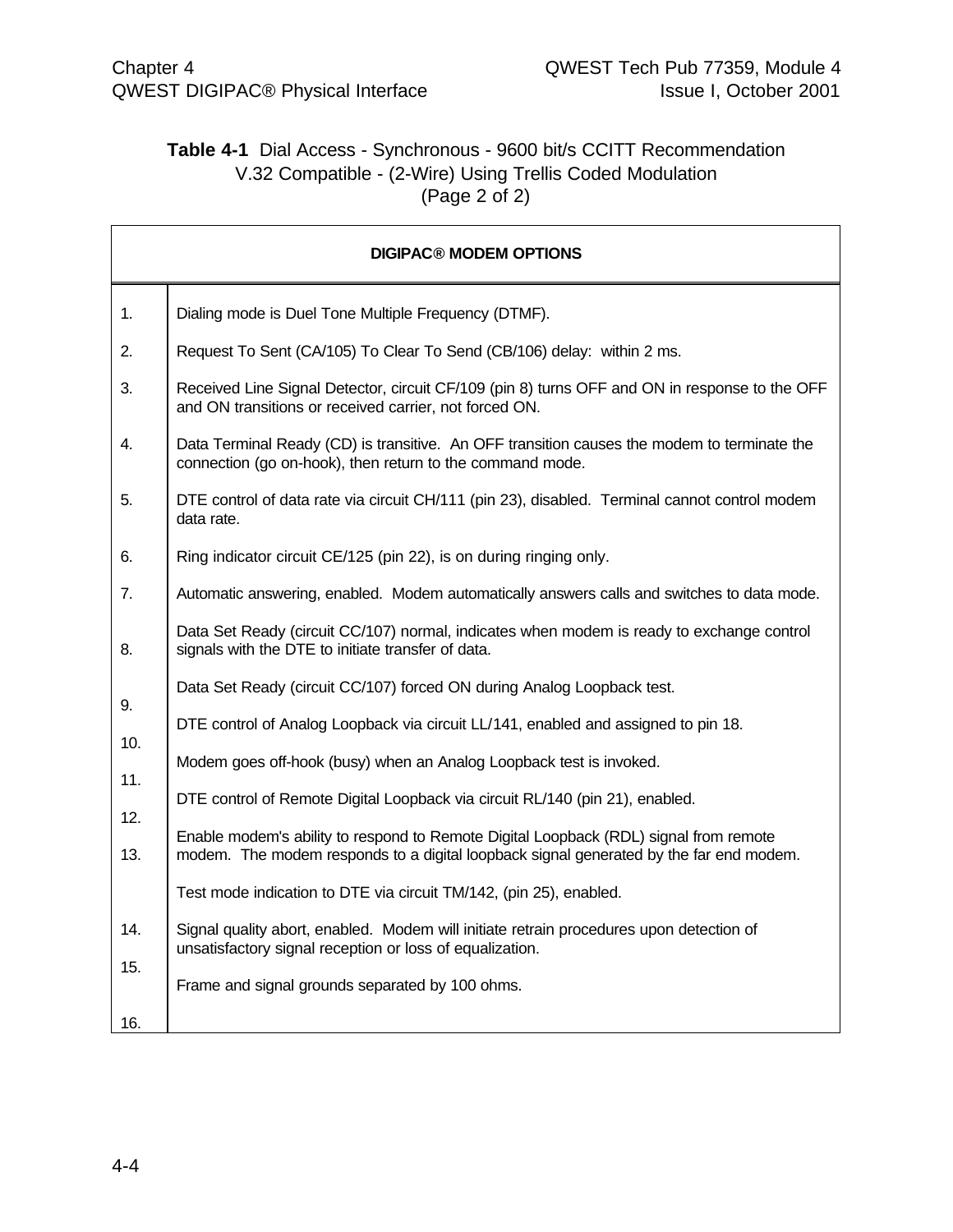# **Table 4-2** NC and NCI Code Combinations - Private Dial

| <b>SPEED</b> | <b>SERVICE</b> | <b>MODEM</b>     | <b>CHANNEL</b> | <b>NC</b>   | <b>NCI CODE</b> | <b>NCI CODE</b> |
|--------------|----------------|------------------|----------------|-------------|-----------------|-----------------|
| (bit/s)      |                | <b>OPERATION</b> | <b>TYPE</b>    | <b>CODE</b> | <b>CKL1-PS</b>  | <b>CKL2-CS</b>  |
| 9600         | Svnch          | CCITT V.32       | /G32           | UC- -       | 02DM2.9PS.NW    | 02LO3SS         |

See appropriate QWEST Technical Publication for additional information on Digital Channel Interface Codes.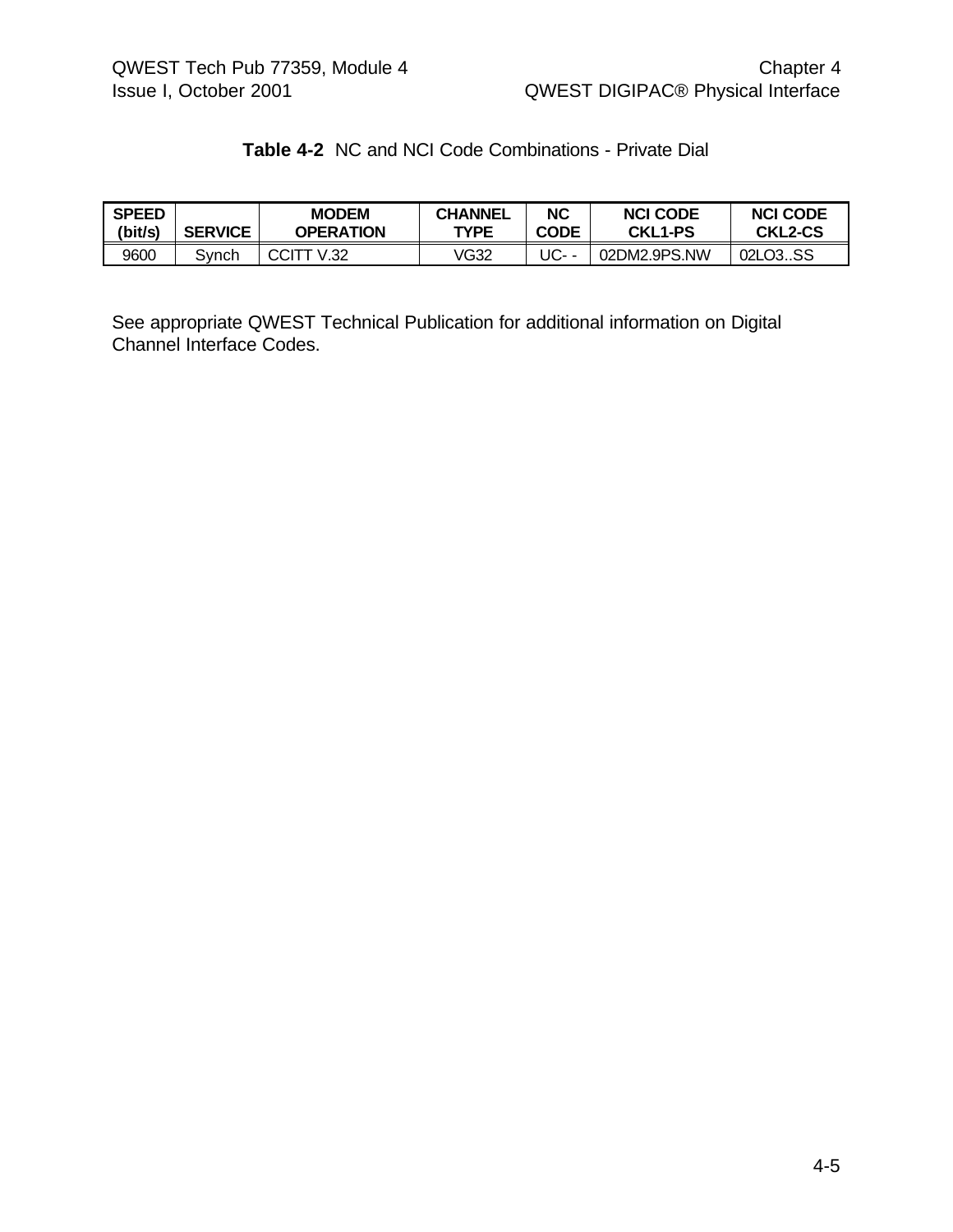# **CONTENTS**

### **Chapter and Section Page**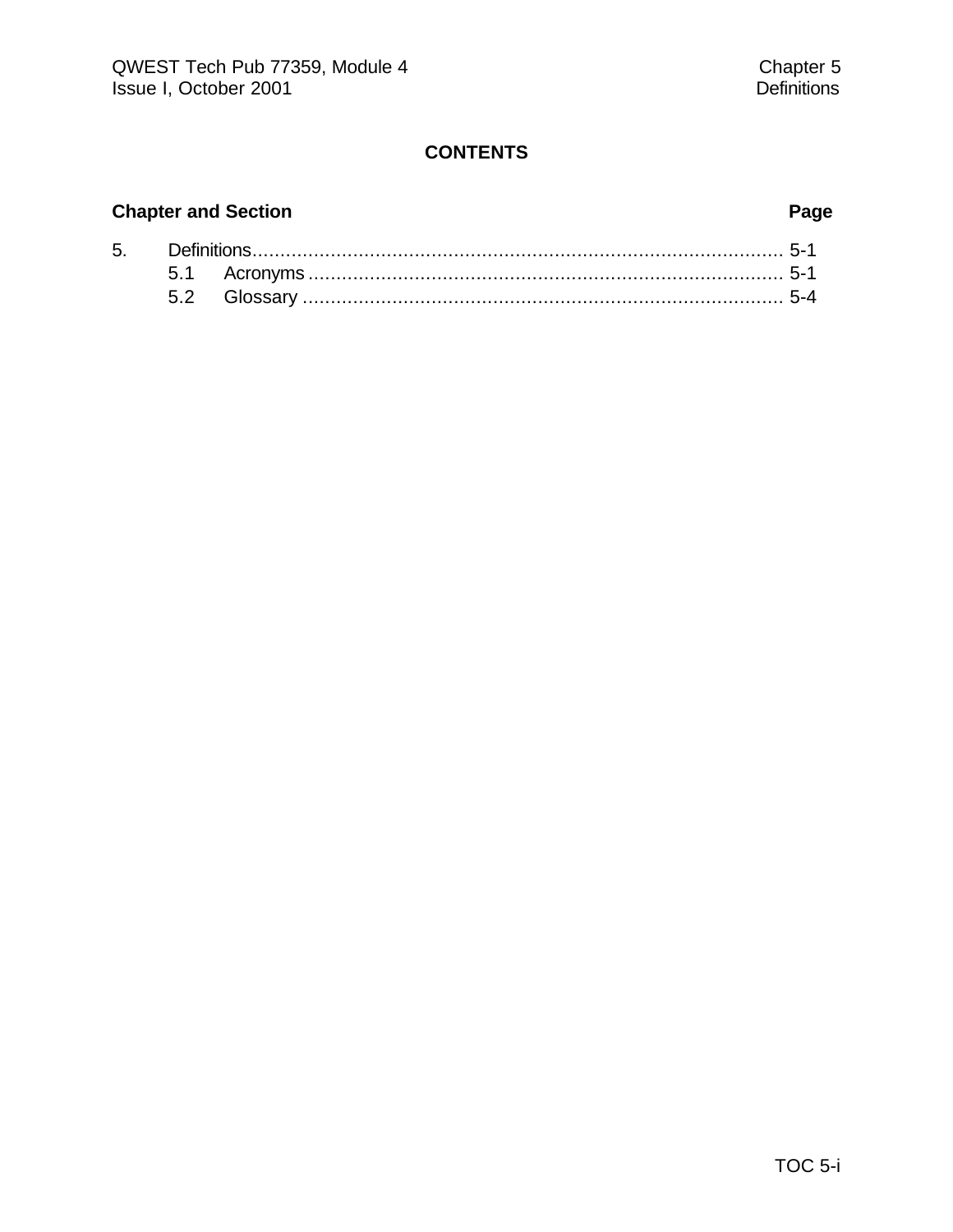# **5. Definitions**

# **5.1 Acronyms**

| AC           | <b>Access Concentrator</b>                                   |
|--------------|--------------------------------------------------------------|
| <b>AMA</b>   | <b>Automatic Message Accounting</b>                          |
| <b>ANSI</b>  | American National Standards Institute                        |
| <b>ASCII</b> | American Standard Code for Information Interchange           |
| <b>BCD</b>   | <b>Binary Coded Decimal</b>                                  |
| <b>BOC</b>   | <b>Bell Operating Company</b>                                |
| bps          | <b>Bits per Second</b>                                       |
| <b>CCA</b>   | Credit Card Association (CCA)                                |
| <b>CCITT</b> | International Telegraph and Telephone Consultative Committee |
| CO           | <b>Central Office</b>                                        |
| <b>CPE</b>   | <b>Customer Provided Equipment</b>                           |
| CSU          | <b>Channel Service Unit</b>                                  |
| <b>CUD</b>   | <b>Call User Data</b>                                        |
| <b>CUG</b>   | <b>Closed User Group</b>                                     |
| <b>DCE</b>   | Data Circuit-Terminating Equipment                           |
| <b>DDD</b>   | <b>Direct Distance Dialing</b>                               |
| <b>DDS</b>   | Digital Data System                                          |
| <b>DISC</b>  | <b>Disconnect</b>                                            |
| <b>DM</b>    | <b>Disconnect Mode</b>                                       |
| <b>DNIC</b>  | Data Network Identification Code                             |
| <b>DNPA</b>  | Data Numbering Plan Area                                     |
| <b>DOV</b>   | Data Over Voice                                              |
| <b>DSU</b>   | Data Service Unit                                            |
| <b>DSP</b>   | <b>Display System Protocol</b>                               |
| <b>DTE</b>   | <b>Data Terminal Equipment</b>                               |
| <b>DVM</b>   | Data/Voice Multiplexer                                       |
| <b>EIA</b>   | <b>Electronic Industries Association</b>                     |
| F            | Final bit                                                    |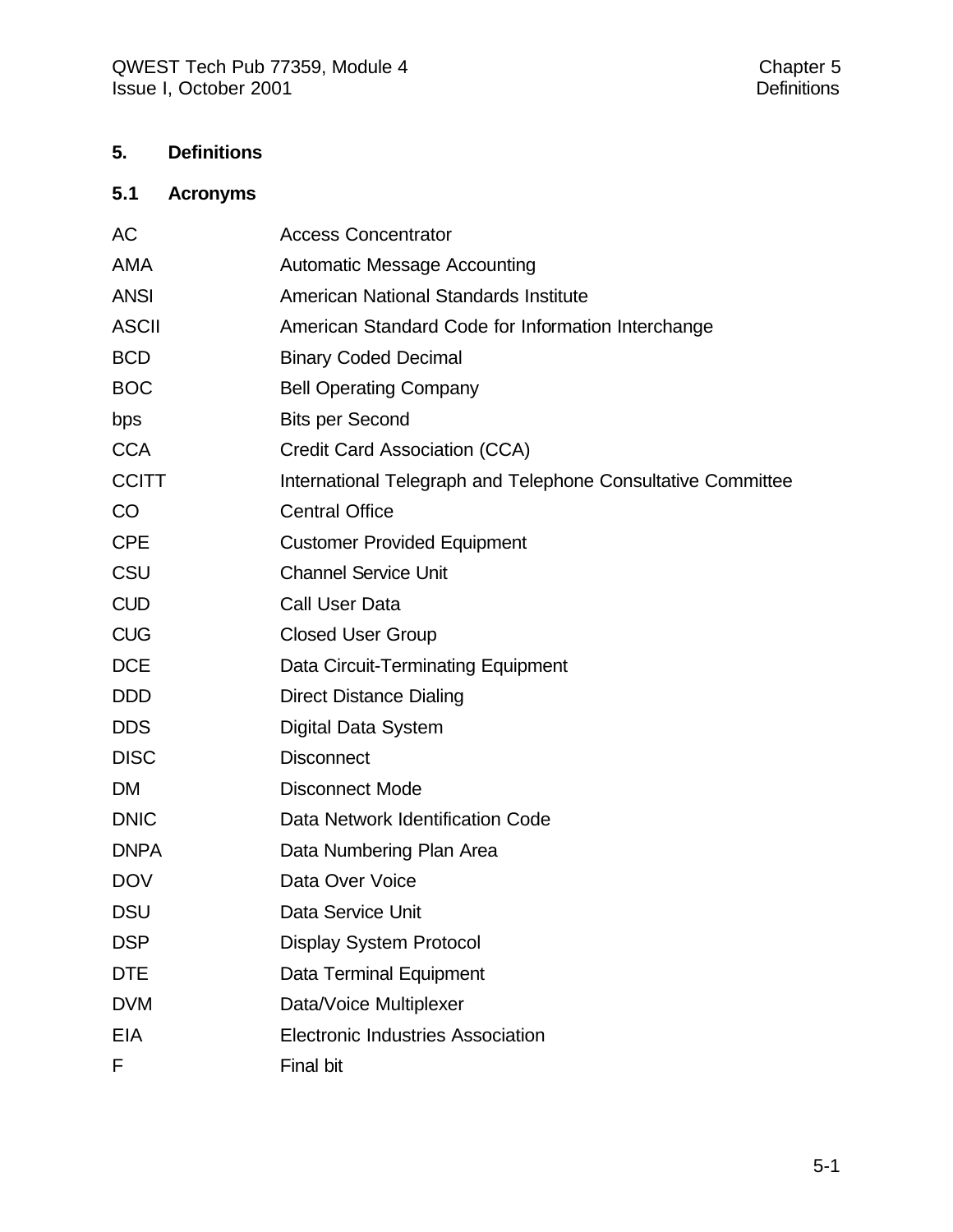| <b>FCS</b>      | <b>Frame Checking Sequence</b>             |
|-----------------|--------------------------------------------|
| <b>FRMR</b>     | <b>Frame Reject</b>                        |
| <b>HDLC</b>     | High Level Data Link Control               |
| I               | Information                                |
| IA <sub>5</sub> | International Alphabet No. 5               |
| IC              | Interexchange Carrier                      |
| <b>INIC</b>     | <b>ISDN Network Identifier Code</b>        |
| <b>ISDN</b>     | <b>Integrated Services Digital Network</b> |
| <b>ISO</b>      | International Standards Organization       |
| <b>ISP</b>      | <b>Information Service Provider</b>        |
| <b>Kbps</b>     | Kilobits per second                        |
| <b>LAPB</b>     | <b>Link Access Procedure Balanced</b>      |
| <b>LATA</b>     | Local Access and Transport Area            |
| <b>LC</b>       | Logical Channel                            |
| <b>LCN</b>      | <b>Logical Channel Number</b>              |
| <b>LRC</b>      | <b>Logical Channel Number</b>              |
| <b>MLHG</b>     | Multi-line Hunt Group                      |
| <b>MNP®</b>     | <b>Microcom Networking Protocol</b>        |
| <b>MTCE</b>     | Maintenance                                |
| <b>NPA</b>      | Numbering Plan Area                        |
| N(R)            | Receive Sequence Number                    |
| N(S)            | <b>Send Sequence Number</b>                |
| <b>NTN</b>      | <b>Network Terminal Number</b>             |
| <b>NUI</b>      | <b>Network User Identification</b>         |
| OOS             | <b>Out of Service</b>                      |
| <b>OSI</b>      | Open Systems Interconnection               |
| <b>OTC</b>      | <b>Operating Telephone Company</b>         |
| Р               | Poll                                       |
| <b>PAD</b>      | Packet Assembler/Disassembler              |
| <b>PDN</b>      | <b>Public Data Network</b>                 |
| <b>PHF</b>      | <b>Packet Handler Function</b>             |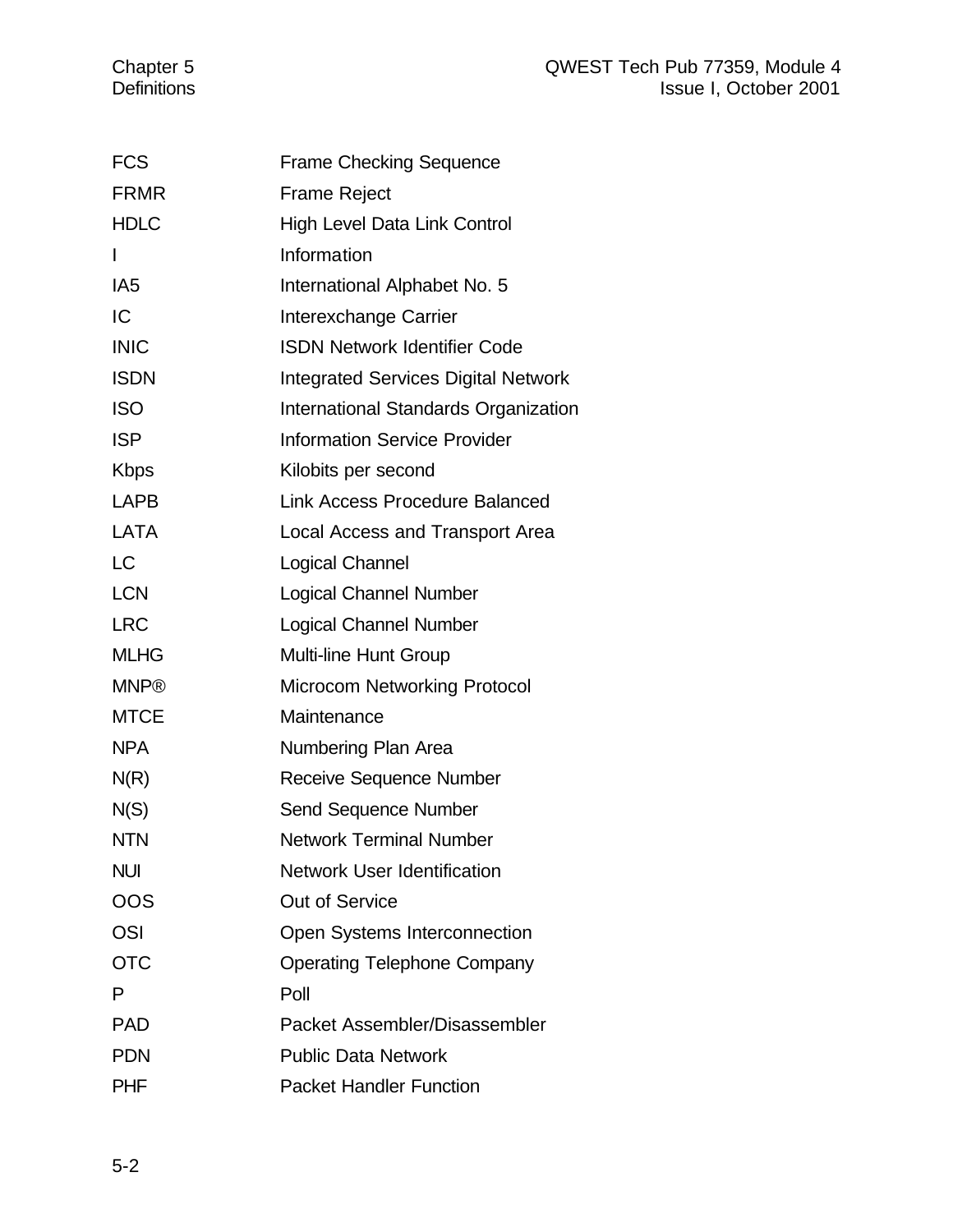| <b>POS</b>    | Point-Of-Sale                                       |
|---------------|-----------------------------------------------------|
| <b>PPSN</b>   | <b>Public Packet Switching Network</b>              |
| <b>PPSNGR</b> | Public Packet Switching Network Generic Requirement |
| <b>PS</b>     | <b>Packet Switch</b>                                |
| <b>PSDN</b>   | <b>Packet Switched Data Network</b>                 |
| <b>PSPDN</b>  | <b>Packet Switched Public Data Network</b>          |
| <b>PSTN</b>   | <b>Public Switched Telephone Network</b>            |
| <b>PVC</b>    | <b>Permanent Virtual Circuit</b>                    |
| <b>RC</b>     | <b>Recent Change</b>                                |
| <b>RCVS</b>   | Recent Change and Verify Subsystem                  |
| <b>REJ</b>    | Reject                                              |
| <b>RES</b>    | Reset                                               |
| <b>RNR</b>    | <b>Receive Not Ready</b>                            |
| <b>RPOA</b>   | <b>Recognized Private Operating Agency</b>          |
| <b>RR</b>     | Receive Ready (packets or frames)                   |
| <b>SABM</b>   | Set Asynchronous Balanced Mode                      |
| <b>SABME</b>  | Set Asynchronous Balanced Mode Extended             |
| <b>STE</b>    | <b>Signaling Terminal Equipment</b>                 |
| <b>SVC</b>    | <b>Switched Virtual Calls</b>                       |
| <b>UA</b>     | Unnumbered Acknowledgment                           |
| <b>USTA</b>   | United States Telephone Association                 |
| VC            | <b>Virtual Call</b>                                 |
| V(R)          | <b>Receive State Variable</b>                       |
| V(S)          | Send State Variable                                 |
| <b>XID</b>    | <b>Exchange Identification</b>                      |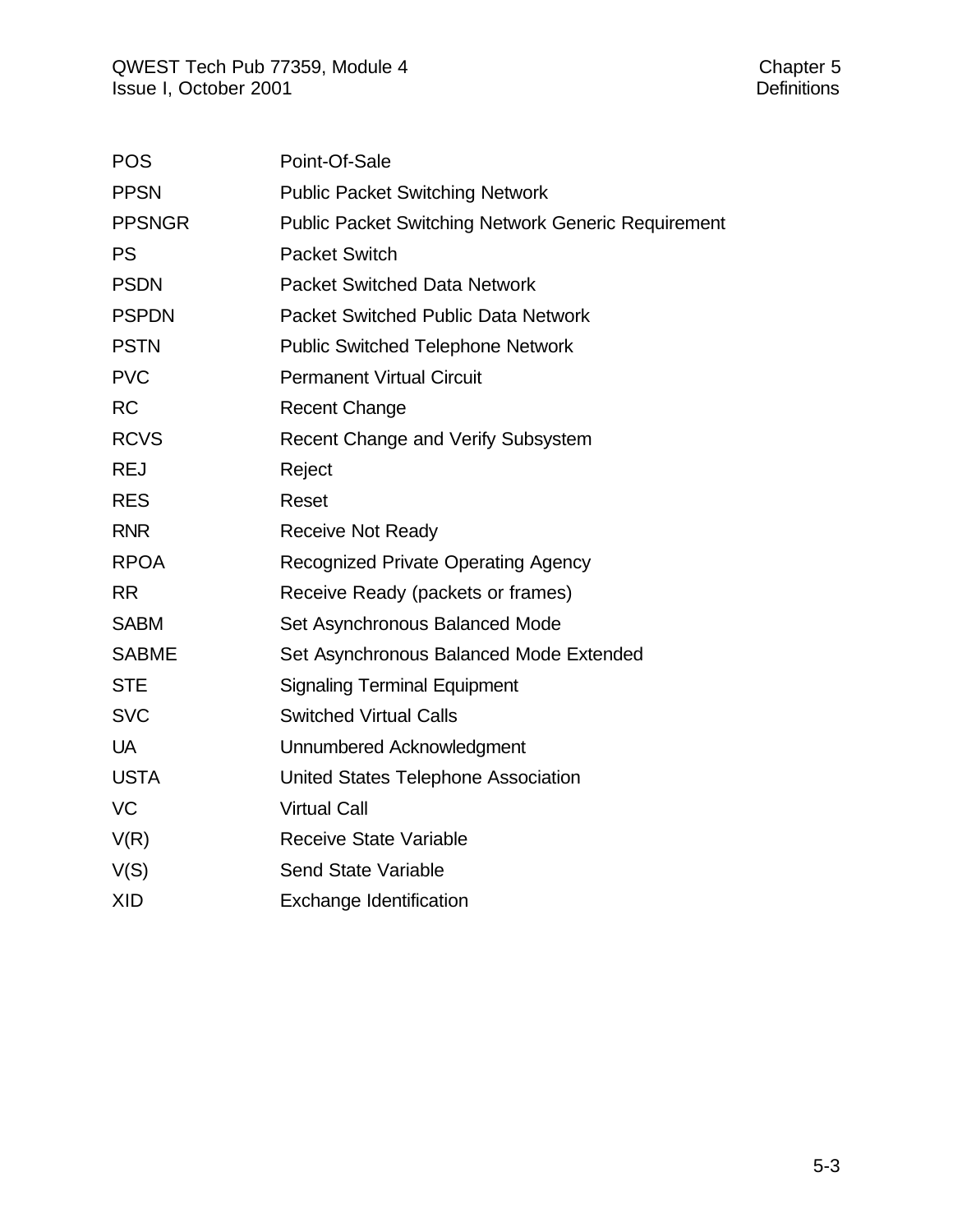### **5.2 Glossary**

Asynchronous Transmission

Data transmission in which the time of occurrence of a specified significant instant in each byte, character, word, block or other unit of data (usually the leading edge of a start signal) is arbitrary, and occurs without necessarily being dependent on preceding signals on the channel.

Baud

Denotes a unit of signaling speed. It is the reciprocal of the time duration in seconds of the shortest signal element (mark or space) within a code signal. The rates specified are the number of signal elements per second.

Bit

An abbreviation of binary digit; one of the members of a set of two in the binary numeration system, e.g., either of the digits 0 or 1. Also, a unit of information; one bit of information is sufficient to specify one of two equally like possibilities, usually meaning yes or no.

Bits Per Second (BPS)

Unit of data transmission rate (see baud).

Carrier Detect (DCD)

See Received Line Signal Detector.

**Character** 

Letter, numeral, punctuation, control figure or any other symbol contained in a message.

Clear To Send (CTS)

An EIA-232 interface control signal that indicates to the DTE whether or not the modem is ready to transmit data.

**Conditioning** 

Denotes an enhancement to the transmission performance of a voiceband channel. Parameter(s) affected are attenuation distortion, envelope delay, distortion and noise.

Consultative Committee International Telephone and Telegraph (CCITT)

An international association that sets international telecommunications standards.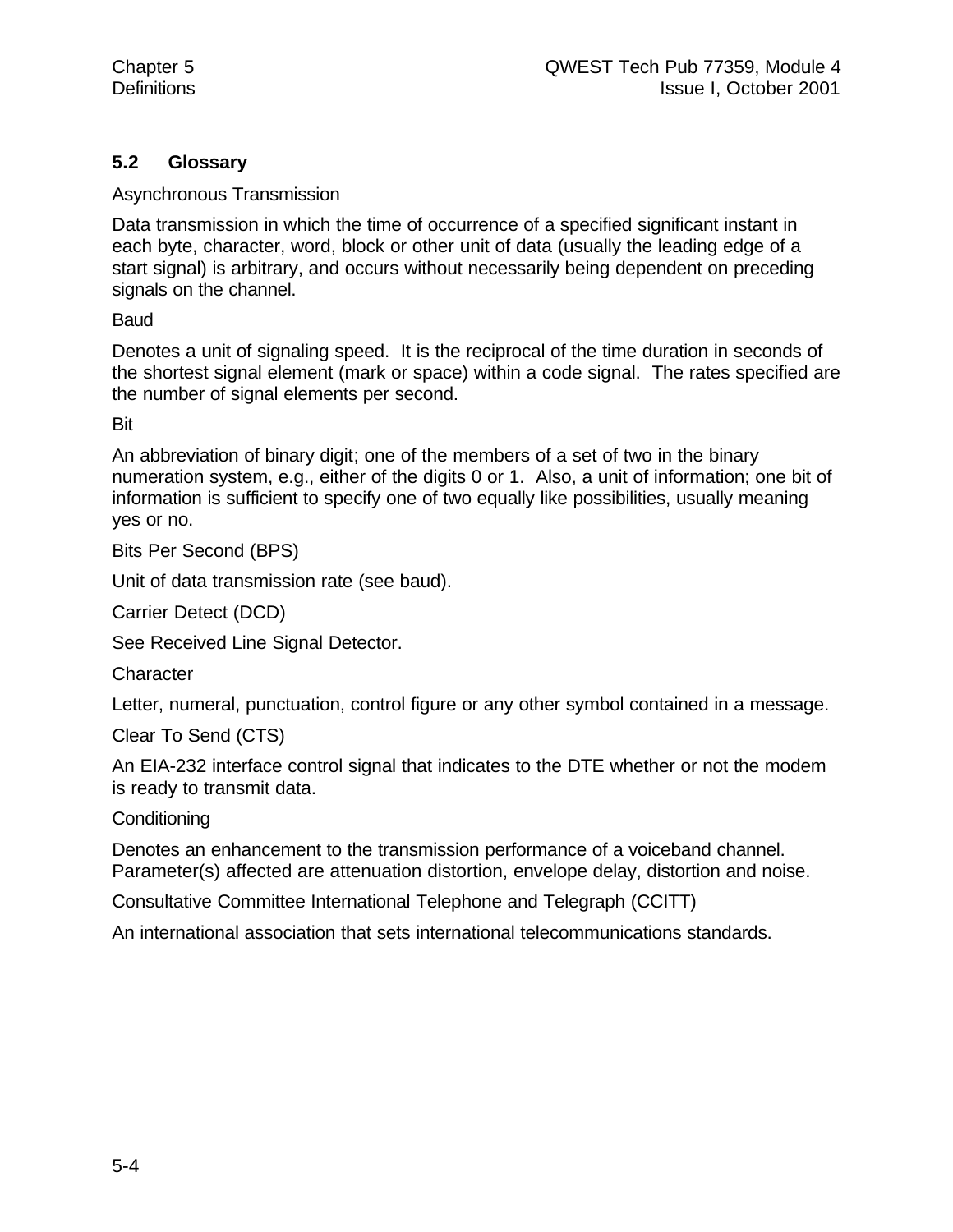Data Communications Equipment (DCE)

The equipment that provides the functions required to establish, maintain and terminate data transmission connection; e.g., a modem, as well as the signal conversion, and coding required for communications between data terminal equipment and data circuit.

Data Set Ready (DSR)

An EIA-232 interface control signal that indicates to the DTE the status of the local modem; e.g., modem is connected to communications channel and is not in the test or dial mode.

Data Terminal Equipment (DTE)

Customer owned equipment used to transmit and receive data.

Data Terminal Ready (DTR)

An EIA-232 interface control signal that indicates to the modem the DTE is ready to transmit or receive data.

Dial Access

Access to the packet switch is via the voice Public Switched Network.

Digital Service Unit (DSU)

A DCE device that converts EIA-232-D or CCITT V.35 signals (from the packet switch) to baseband bipolar line signals suitable for transmission over a telephone channel.

Direct Access

Access to the packet switch is via a dedicated channel between the End-User and the packet switch.

Full Duplex

Simultaneous transmission in both directions between two points.

Half Duplex

Data transmission in either direction, but not simultaneously.

Line

The transport facility (cable pair or carrier) between the Central Office and Network Channel Interface.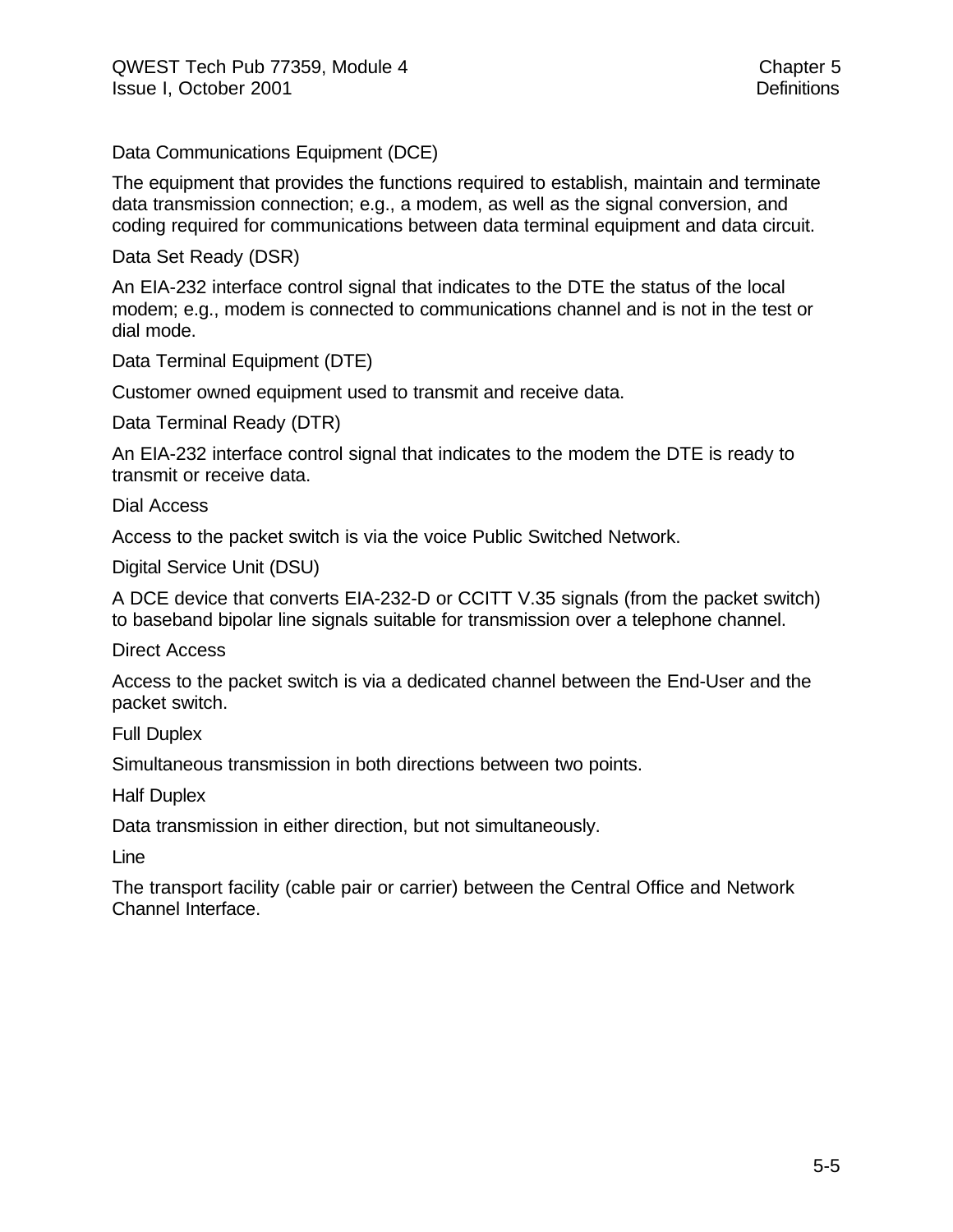Link Access Procedure For Modems (LAP-M)

An error correction procedure defined in CCITT Recommendation V.42-1988.

Loopback

A test procedure that causes a received signal to be returned to the source.

Modem

A DCE device that converts EIA-232-D or CCITT V.35 signals (from the packet switch) to voiceband signals suitable for transmission over a telephone channel.

Port

An EIA-232 or CCITT V.35 I/O interface of a packet switch, computer or modem.

Received Line Signal Detector

An EIA-232 interface control signal that indicates to an attached DTE device that the modem is receiving a signal from a remote modem.

Request to Send (RTS)

An EIA-232 interface control signal that indicates the DTE has data to transmit and conditions the modem for data transmission.

Ring Indicator

An EIA-232 control interface signal which indicates to the DTE that a ringing signal is being received on the communications channel.

Start Bit

In asynchronous transmission, the first bit in each character, normally a space, which prepares the receiving equipment for the reception and registration of the character.

Stop Bit

In asynchronous transmission, the last bit, used to indicate the end of a character, normally a mark condition, which serves to return the line to its idle or rest state.

Switch Network

Data transmission and access to DIGIPAC® is via the voice Public Switched Network.

#### Synchronous Transmission

Transmission in which the occurrence of a specified event (e.g., byte, character, word, block or other unit of data, such as the leading edge of a start signal), occurs in a specified time relationship with a preceding signal in the channel, in accordance with a specified timing pulse, or in accordance with a specified time frame.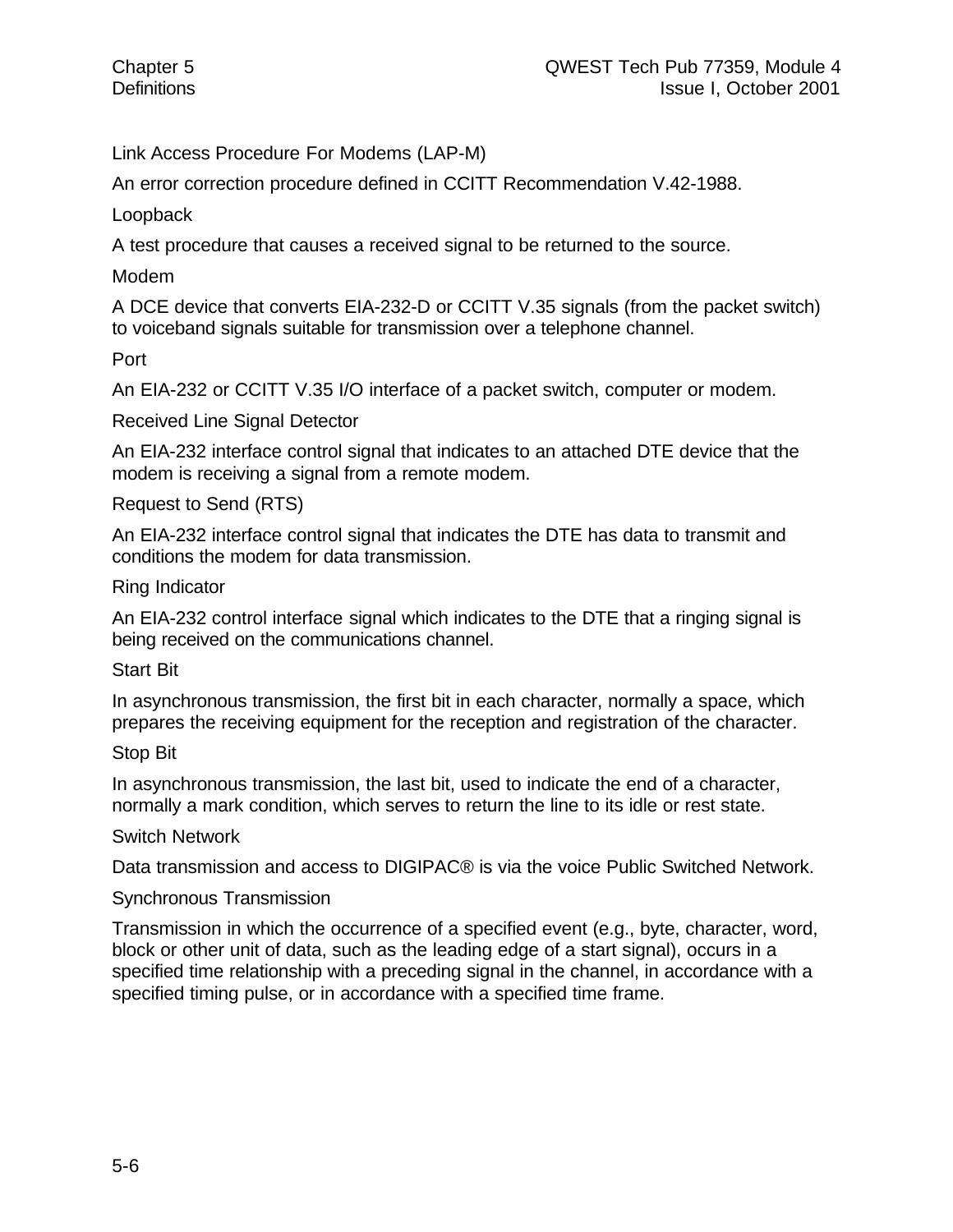### **CONTENTS**

# **Chapter and Section Page**

| 6. |      |                                                                  |  |
|----|------|------------------------------------------------------------------|--|
|    | ჩ 1  |                                                                  |  |
|    | 6.2  |                                                                  |  |
|    | 6.3  |                                                                  |  |
|    | 6.4  | Consultative Committee International Telephone And Telegraph 6-1 |  |
|    | 6.5  |                                                                  |  |
|    | 6.6  |                                                                  |  |
|    | 6.7  |                                                                  |  |
|    | 6.8  |                                                                  |  |
|    | 6.9  |                                                                  |  |
|    | 6.10 |                                                                  |  |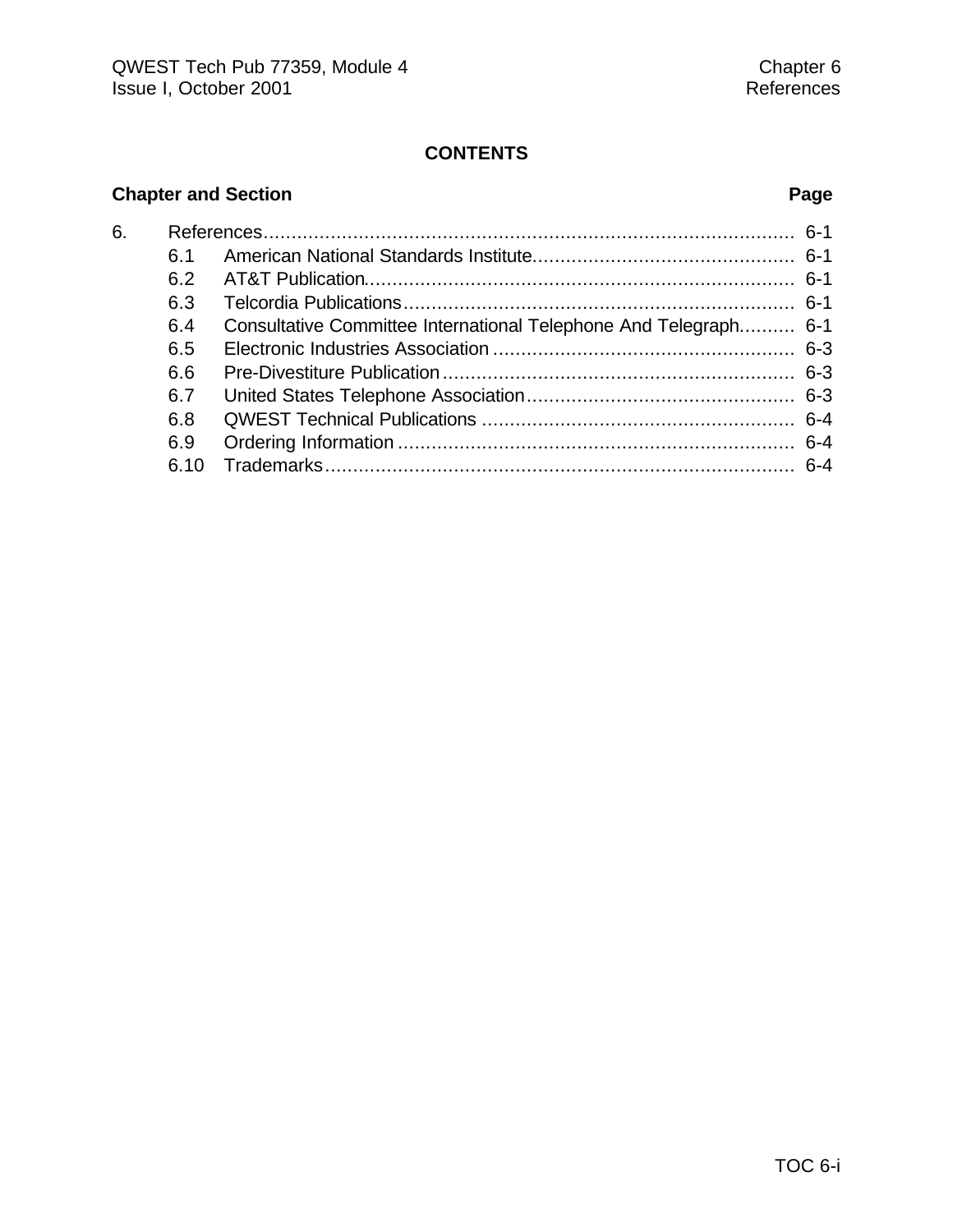#### **6. References**

#### **6.1 American National Standards Institute**

ANSI X3.4 Denotes the code character set to be used for the general interchange of information among information-processing systems, communications systems and associated equipment.

#### **6.2 AT&T Publication**

PUB 62310 *"Digital Data System Channel Interface Specification"*, September 1983.

#### **6.3 Telcordia Publications**

- TR-NPL-000011 Bellcore, *Asynchronous Terminal and Host Interface Reference,* Issue 1
- TR-TSY-000301 Bellcore, *Public Packet Switched Network Generic Requirements*, Issue 2
- TR-TSY-000448 Bellcore, *ISDN Routing and Digit Analysis*, Issue 1, Revision 1

#### **6.4 Consultative Committee International Telephone And Telegraph**

CCITT Recommendation V.3 International Alphabet No. 5

CCITT Recommendation V.22*bis* 2400 Bits per second duplex modem using the frequency division technique standardized for use on the general switched telephone network and on point-to-point 2-Wire leased telephone-type circuits.

- CCITT Recommendation V.24 Defines physical and electrical connection between data terminal equipment and data communications equipment.
- CCITT Recommendation V.26 2400 BPS modem standardized for use on 4-Wire leased telephone-type circuits.
- CCITT Recommendation V.27 4800 BPS with manual equalizer standardized for use on leased telephone-type circuits.
- CCITT Recommendation V.29 9600 BPS modem standardized for use on leased telephone-type circuits.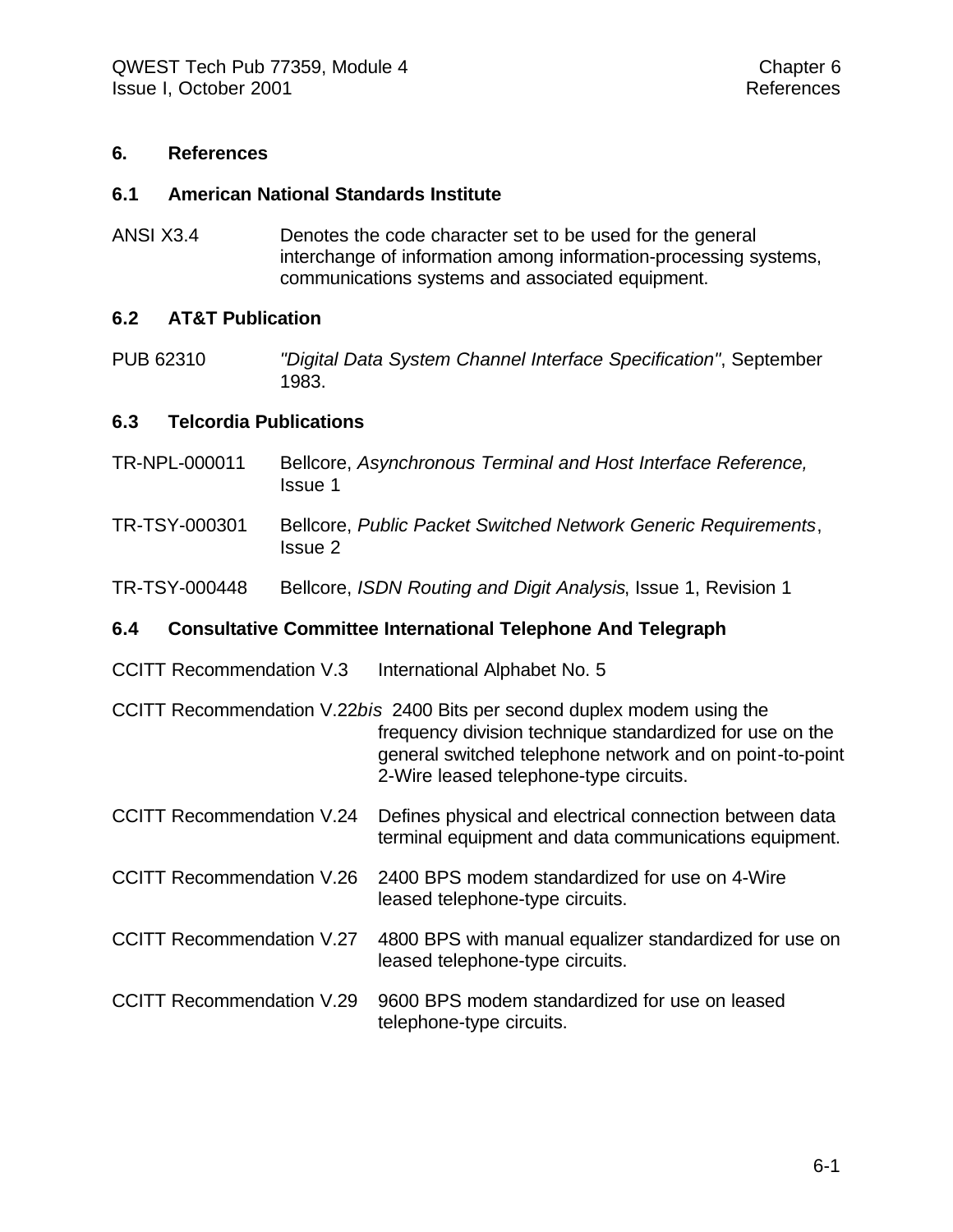- CCITT Recommendation V.32 A family of 2-Wire duplex modems operating at data signaling rates of up to 9600 bit/s for use on the general switched telephone network and on leased telephonetype circuits.
- CCITT Recommendation V.32*bis* A family of 2-Wire duplex modems operating at data signaling rates of up to 14400 bit/s for use on the general switched telephone network and on leased telephone-type circuits.
- CCITT Recommendation V.34 A family of 2-Wire duplex modems operating at data signaling rates of up to 28800 bit/s for use on the general switched telephone network and on leased telephone-type circuits.
- CCITT Recommendation V.35 Modems for Synchronous Data Transmission using 60-108 KHz Group Band Circuits (Replaced by V.36)
- CCITT Recommendation V.36 Data Transmission at 48 Kilobits per second using 60-108 KHz Group Band Circuits
- CCITT Recommendation V.42 Error-correction procedures for DCEs using Asynchronous-Synchronous conversion.
- CCITT Recommendation V.54 Loop back interface option associated with V.24.
- CCITT Recommendation X.1 International user classes of service in Public Data Networks.
- CCITT Recommendation X.2 International user services and facilities in Public Data Networks.
- CCITT Recommendation X.3 Packet Assembly/Disassembly (PAD) facility in a Public Data Network.
- CCITT Recommendation X.4 General Structure of Signals of International Alphabet. 5 Code for data transmission over Public Data Networks.
- CCITT Recommendation X.21 Use on Public Data Networks of DTEs which are designed for interfacing to synchronous CCITT series V. recommendation modems.
- CCITT Recommendation X.25 Interface between DTE and DCE for terminals operating in the packet mode on Public Data Networks.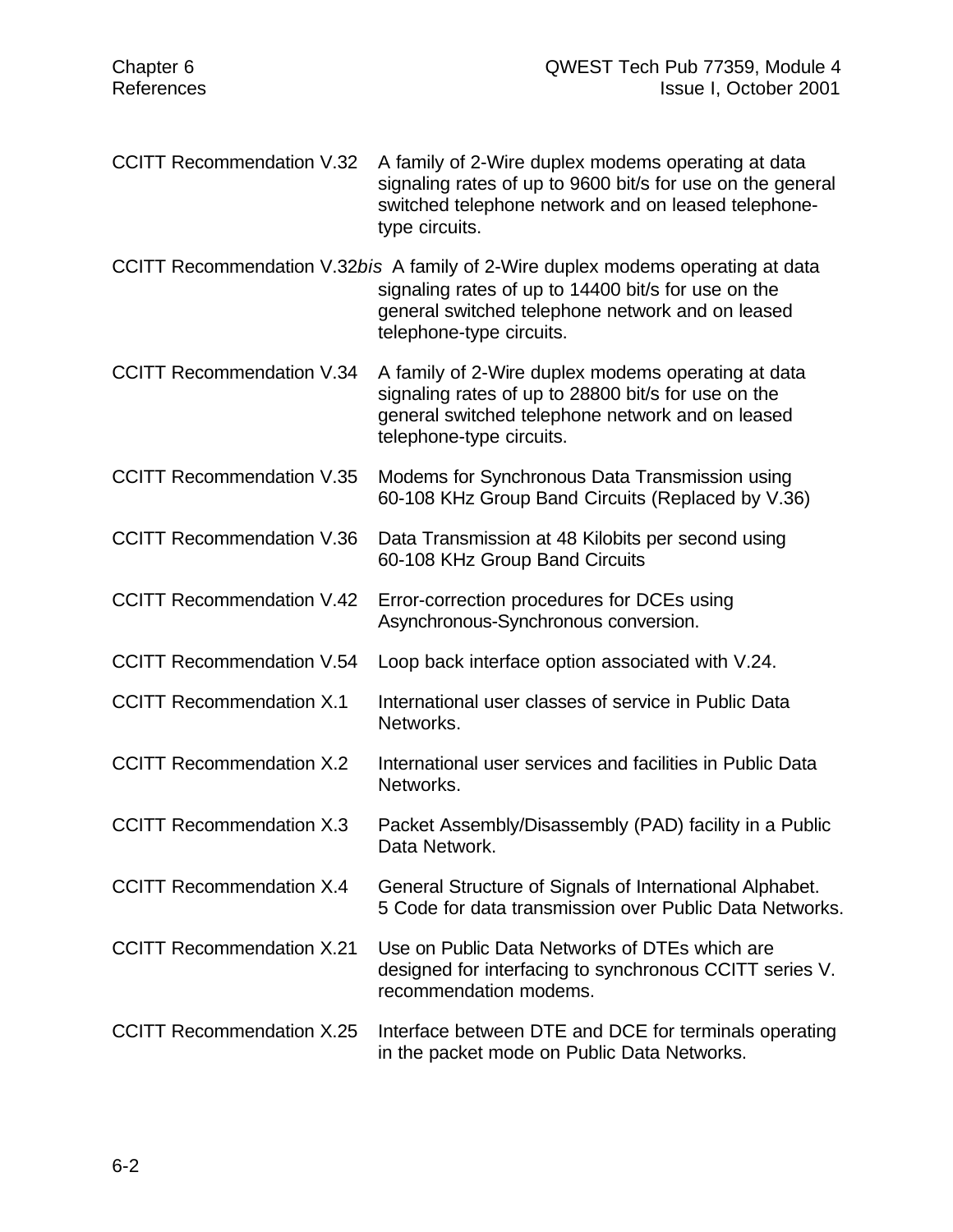CCITT Recommendation X.28 DTE/DEC Interface for start-stop mode data terminal equipment accessing the PAD facility in a Public Data Network situated in the same country.

CCITT Recommendation X.29 Procedures for the exchange of control information and user data between a PAD facility and a packet mode DTE or another PAD.

CCITT Recommendation X.32 Interface between data terminal equipment and data circuit terminating equipment for terminals operating in the Packet mode and accessing a packet switch Public Data Network through a public switched telephone network or an Integrated Services Digital Network or a circuit switch Public Data Network.

CCITT Recommendation X.75 Terminal and transit call control procedures and data transfer system on international circuits between packet switched data networks.

CCITT Recommendation X.87 Principles and procedures for realization of international facilities and network utilities in Public Data Networks.

- CCITT Recommendation X.92 Hypothetical reference connections for public synchronous data networks.
- CCITT Recommendation X.96 Call progress signals in Public Data Networks

CCITT Recommendation X.110 Routing principles for international public data services through Switched Public Data Networks of the same type.

CCITT Recommendation X.121 International numbering plan for Public Data Networks.

#### **6.5 Electronic Industries Association**

EIA RS-232-C Defines physical and electrical connection between data terminal equipment and data communications equipment.

#### **6.6 Pre-Divestiture Publication**

PUB 41021 *"Digital Data System - Channel Interface Specifications"*, March 1973 and Addendum, October 1981

#### **6.7 United States Telephone Association**

USTA document TA20 *Compatibility Criteria for Data Set 212A,* September 1977